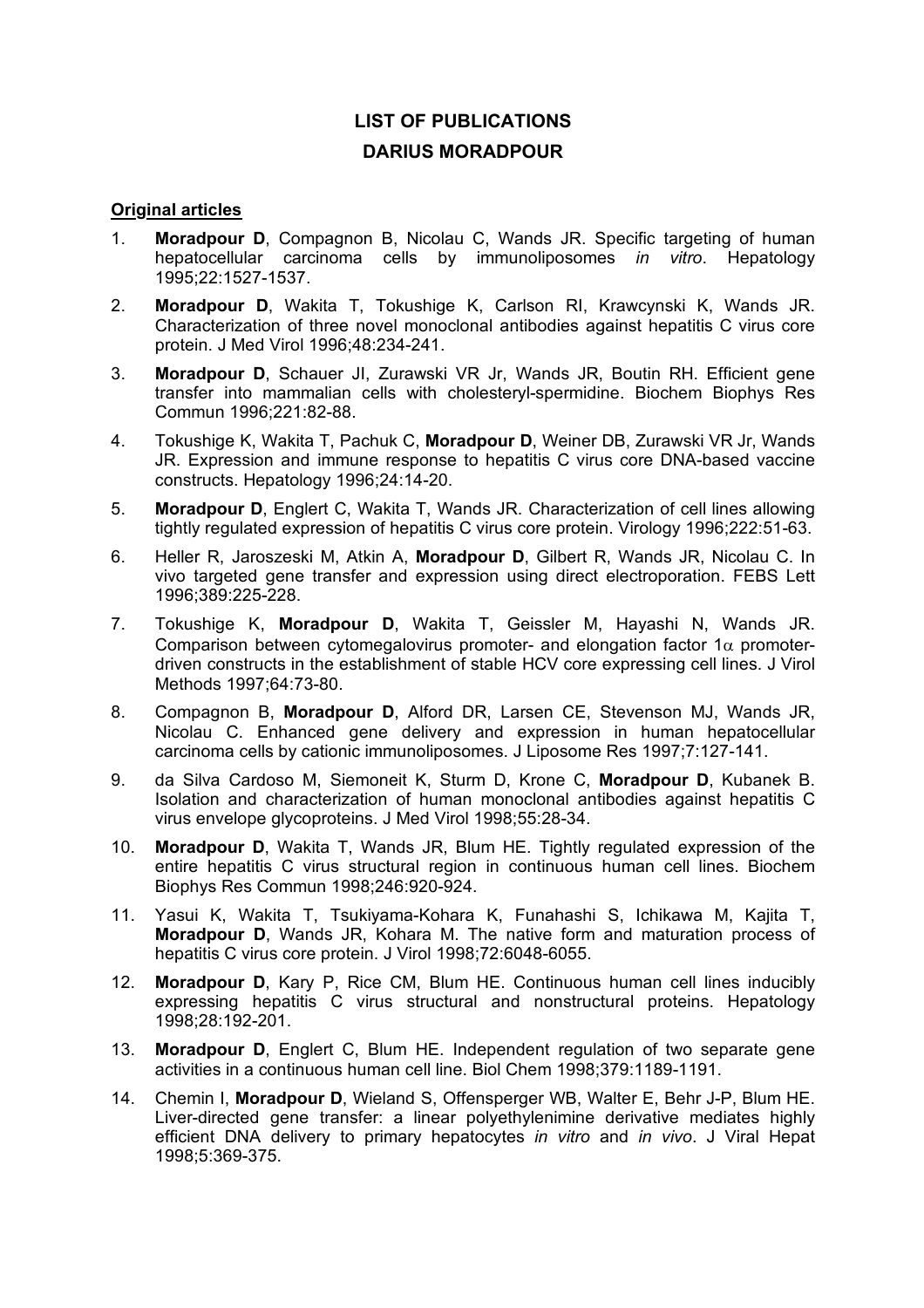- 15. Duvet S, Pillez A, Cocquerel L, Cacan R, Verbert A, **Moradpour D**, Wychowski C, Dubuisson J. Hepatitis C virus glycoprotein complex localization in the endoplasmic reticulum involves a determinant for retention and not retrieval. J Biol Chem 1998;273:32088-32095.
- 16. Mohr L, Schauer JI, Boutin RH, **Moradpour D**, Wands JR. Targeted gene transfer to hepatocellular carcinoma cells *in vitro* using a novel monoclonal antibody-based gene delivery system. Hepatology 1999;29:82-89.
- 17. Tang Z-Y, Köck J, **Moradpour D**, Yang D-L, Hao L-J, Blum HE. Hepatitis G virus infection in Chinese patients with chronic hepatitis B, C or non-A-E: clinical and molecular aspects. Hepatol Res 1999;13:133-142.
- 18. Wakita T, **Moradpour D**, Tokushige K, Wands JR. Specific inhibition of hepatitis C virus gene expression by antisense RNA constructs *in vitro* and in cell culture. J Med Virol 1999;57:217-222.
- 19. Polyak SJ, Paschal D, McArdle S, Gale M Jr, **Moradpour D**, Gretch DR. Characterization of the effects of hepatitis C virus nonstructural 5A protein expression in human cell lines and on interferon-sensitive virus replication. Hepatology 1999;29:1262-1271.
- 20. Heim HM, **Moradpour D**, Blum HE. Expression of hepatitis C virus proteins inhibits signal transduction through the Jak-STAT pathway. J Virol 1999;73:8469-8475.
- 21. Wölk B, Sansonno D, Kräusslich HG, Dammacco F, Rice CM, Blum HE, **Moradpour D**. Subcellular localization, stability, and *trans*-cleavage competence of the hepatitis C virus NS3-4A complex expressed in tetracycline-regulated cell lines. J Virol 2000;74:2293-2304.
- 22. François C, Duverlie G, Rebouillat D, Khorsi H, Castelain S, Blum HE, Gatignol A, Wychowski C, **Moradpour D**, Meurs EF. Expression of hepatitis C virus proteins interferes with the antiviral action of interferon independently of the PKR-mediated control of protein synthesis. J Virol 2000;74:5587-5596.
- 23. Thoma C, Wieland S, **Moradpour D**, von Weizsäcker F, Offensperger S, Madon J, Blum HE, Offensperger WB. Ligand-mediated retargeting of recombinant adenovirus for gene transfer *in vivo*. Gene Ther 2000;7:1039-1045.
- 24. Beuschlein F, Strasburger CJ, Siegerstetter V, **Moradpour D**, Lichter P, Bidlingmaier M, Blum HE, Reincke M. Acromegaly caused by secretion of growth hormone by a non-Hodgkin's lymphoma. N Engl J Med 2000;342:1871-1876.
- 25. Frese M, Pietschmann T, **Moradpour D**, Haller O, Bartenschlager R. Interferon-a inhibits hepatitis C virus subgenomic RNA replication by an MxA-independent pathway. J Gen Virol 2001;82:723-733.
- 26. **Moradpour D**, Grabscheid B, Kammer A, Schmidtke G, Groettrup M, Blum HE, Cerny A. Expression of hepatitis C virus proteins does not interfere with major histocompatibility complex class I processing and presentation *in vitro*. Hepatology 2001;33:1282-1287.
- 27. Hügle T, Fehrmann F, Bieck E, Kohara M, Kräusslich H-G, Rice CM, Blum HE, **Moradpour D**. The hepatitis C virus nonstructural protein 4B is an integral endoplasmic reticulum membrane protein. Virology 2001;284:70-81.
- 28. Schmidt-Mende J, Bieck E, Hügle T, Penin F, Rice CM, Blum HE, **Moradpour D**. Determinants for membrane association of the hepatitis C virus RNA-dependent RNA polymerase. J Biol Chem 2001;276:44052-44063.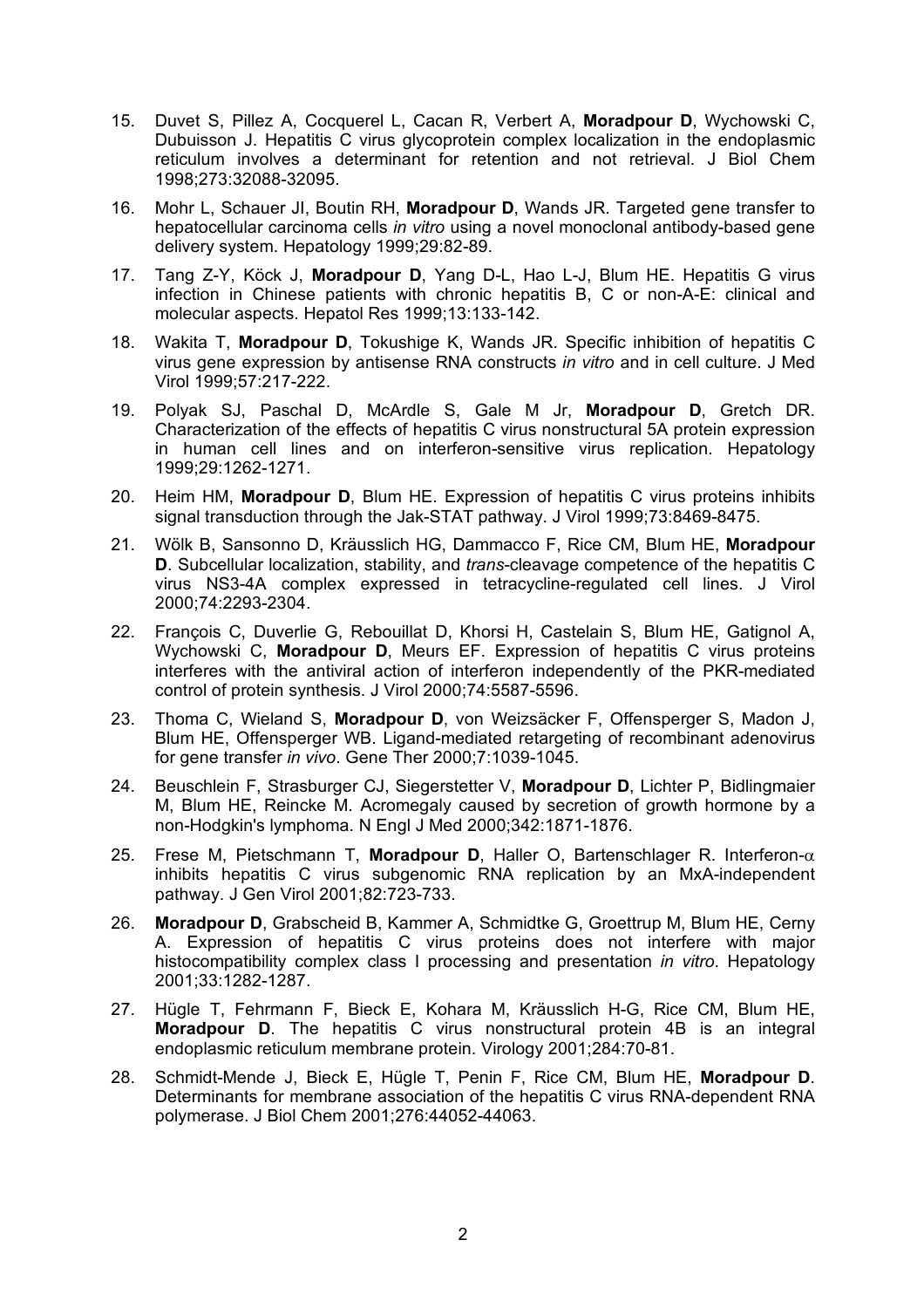- 29. **Moradpour D**, Bieck E, Hügle T, Wels W, Wu JZ, Hong Z, Blum HE, Bartenschlager R. Functional properties of a monoclonal antibody inhibiting the hepatitis C virus RNAdependent RNA polymerase. J Biol Chem 2002;277:593-601.
- 30. Brass V, Bieck E, Montserret R, Wölk B, Hellings JA, Blum HE, Penin F, **Moradpour D.** An aminoterminal amphipathic  $\alpha$ -helix mediates membrane association of the hepatitis C virus nonstructural protein 5A. J Biol Chem 2002;277:8130-8139.
- 31. Egger D, Wölk B, Gosert R, Bianchi L, Blum HE, **Moradpour D**, Bienz K. Expression of hepatitis C virus proteins induces distinct membrane alterations including a candidate viral replication complex. J Virol 2002;76:5974-5984.
- 32. Ivashkina N, Wölk B, Lohmann V, Bartenschlager R, Blum HE, Penin F, **Moradpour D**. The hepatitis C virus RNA-dependent RNA polymerase membrane insertion sequence is a transmembrane segment. J Virol 2002;76:13088-13093.
- 33. Blindenbacher A, Duong F, Hunziker L, Stutvoet STD, Wang X, Terracciano L, **Moradpour D**, Blum HE, Alonzi T, Tripodi M, La Monica N, Heim MH. Expression of hepatitis C virus proteins inhibits interferon- $\alpha$  signaling in the liver of transgenic mice. Gastroenterology 2003;124:1465-1475.
- 34. Gosert R, Egger D, Lohmann V, Bartenschlager R, Blum HE, Bienz K, **Moradpour D**. Identification of the hepatitis C virus RNA replication complex in Huh-7 cells harboring subgenomic replicons. J Virol 2003;77:5487-5492.
- 35. Gremion C, Grabscheid B, Wölk B, **Moradpour D**, Reichen J, Pichler W, Cerny A. Cytotoxic T lymphocytes derived from patients with chronic hepatitis C virus infection kill bystander cells *via* Fas-FasL interaction. J Virol 2004;78:2152-2157.
- 36. **Moradpour D**, Evans MJ, Gosert R, Yuan ZH, Blum HE, Goff SP, Lindenbach BD, Rice CM. Insertion of green fluorescent protein into nonstructural protein 5A allows direct visualization of functional hepatitis C virus replication complexes. J Virol 2004;78:7400-7409.
- 37. Penin F, Brass V, Appel N, Ramboarina S, Montserret R, Ficheux D, Blum HE, Bartenschlager R, **Moradpour D**. Structure and function of the membrane anchor domain of hepatitis C virus nonstructural protein 5A. J Biol Chem 2004;279:40835- 40843.
- 38. Engler OB, Schwendener RA, Dai WJ, Wölk B, Pichler W, **Moradpour D**, Brunner T, Cerny A. A liposomal peptide vaccine inducing CD8+ T cells in HLA-A2.1 transgenic mice, which recognise human cells encoding hepatitis C virus proteins. Vaccine 2004;23:58-68.
- 39. **Moradpour D**, Brass V, Bieck E, Friebe P, Gosert R, Blum HE, Bartenschlager R, Penin F, Lohmann V. Membrane association of the RNA-dependent RNA polymerase is essential for hepatitis C virus RNA replication. J Virol 2004;78:13278-13284.
- 40. Wölk B, Gremion C, Ivashkina N, Engler OB, Grabscheid B, Bieck E, Blum HE, Cerny A, **Moradpour D**. Stable human lymphoblastoid cell lines constitutively expressing hepatitis C virus proteins. J Gen Virol 2005;86:1737-1746.
- 41. Gosert R, Jendrsczok W, Berke JM, Brass V, Blum HE, **Moradpour D**. Characterization of nonstructural protein membrane anchor deletion mutants expressed in the context of the hepatitis C virus polyprotein. J Virol 2005;79:7911- 7917.
- 42. Meylan E, Curran J, Hofmann K, **Moradpour D**, Binder M, Bartenschlager R, Tschopp J. Cardif is a novel adaptor protein in RIG-I-mediated antiviral responses targeted by hepatitis C virus. Nature 2005;437:1167-1172.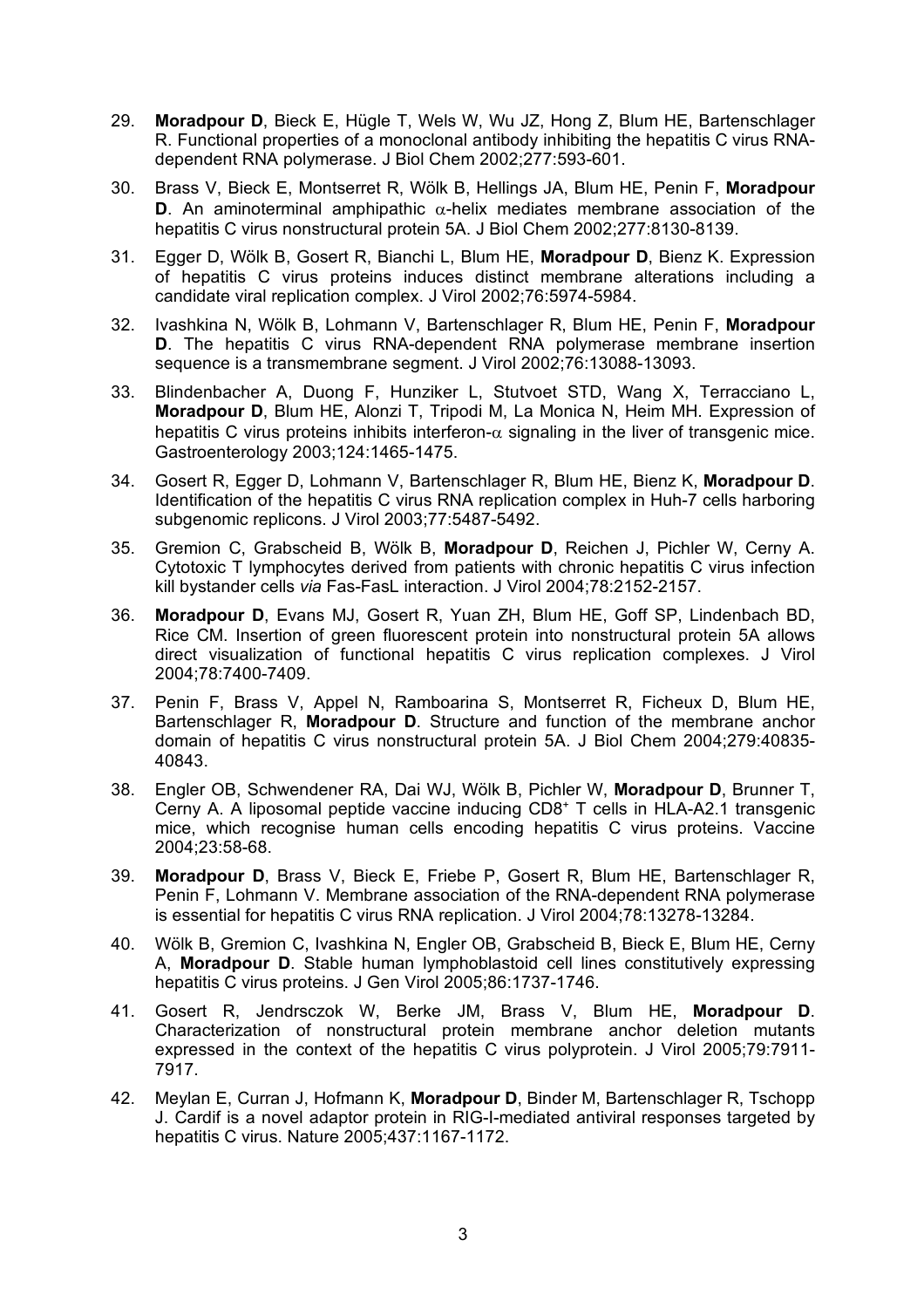- 43. Duong FHT, Christen V, Berke JM, **Moradpour D**, Heim MH. Upregulation of protein phosphatase 2A by hepatitis C virus modulates NS3 helicase activity through inhibition of protein arginine methyltransferase I. J Virol 2005;79:15342-15350.
- 44. Sapay N, Montserret R, Chipot C, Brass V, **Moradpour D**, Deléage G, Penin F. NMR structure and molecular dynamics of the in-plane membrane anchor domain of nonstructural protein 5A from bovine viral diarrhea virus. Biochemistry 2006;45:2221- 2233.
- 45. Combet C, Charavay C, Grando D, Crisan D, Lopez J, Garnier N, Geourjon C, Bettler E, Hulo C, Bairoch A, Bartenschlager R, Diepolder H, **Moradpour D**, Pawlotsky J-M, Rice CM, Trépo C, Penin F, Deléage G. euHCVdb: the European Hepatitis C Virus Database. Nucleic Acids Res 2007;35:D363-366.
- 46. Brass V, Pal Z, Sapay N, Deléage G, Blum HE, Penin F, **Moradpour D**. Conserved determinants for membrane association of nonstructural protein 5A from hepatitis C virus and related viruses. J Virol 2007;81:2745-2757.
- 47. Piccoli C, Scrima R, Quarato G, D'Aprile A, Ripoli M, Lecce L, Boffoli D, **Moradpour D**, Capitanio N. Hepatitis C virus protein expression causes calcium-mediated mitochondrial bioenergetic dysfunction and nitro-oxidative stress. Hepatology 2007;46:58-65.
- 48. Brass V, Berke JM, Montserret R, Blum HE, Penin F, **Moradpour D**. Structural determinants for membrane association and dynamic organization of the hepatitis C virus NS3-4A complex. Proc Natl Acad Sci USA 2008;105:14545-14550.
- 49. Ji J, Glaser A, Wernli M, Berke JM, **Moradpour D**, Erb P. Suppression of short interfering RNA-mediated gene silencing by the structural proteins of hepatitis C virus. J Gen Virol 2008:89:2761-2766.
- 50. Wölk B, Büchele B, **Moradpour D**\*, Rice CM\*. A dynamic view of hepatitis C virus replication complexes. J Virol 2008;82:10519-10531. \*Joint corresponding authors.
- 51. Kazadi K, Loeuillet C, Deutsch S, Beckmann J, **Moradpour D**, Antonarakis S, Telenti A. Genomic determinants of the efficiency of internal ribosome entry sites of viral and cellular origin. Nucleic Acids Res 2008;36:6918-6925.
- 52. Piccoli C, Quarato G, Ripoli M, D'Aprile A, Scrima R, Cela O, Boffoli D, **Moradpour D**, Capitanio N. HCV infection induces mitochondrial bioenergetic unbalance: causes and effects. Biochim Biophys Acta 2009;1787:539-546.
- 53. Gouttenoire J, Castet V, Montserret R, Arora N, Raussens V, Ruysschaert J-M, Diesis E, Blum HE, Penin F, **Moradpour D**. Identification of a novel determinant for membrane association in hepatitis C virus nonstructural protein 4B. J Virol 2009;83:6257-6268.
- 54. Bellecave P, Gouttenoire J, Gajer M, Brass V, Koutsoudakis G, Blum HE, Bartenschlager R, Nassal M, **Moradpour D**. Hepatitis B and C virus coinfection: a novel model system reveals the absence of direct viral interference. Hepatology 2009;50:46-55.
- 55. Bochud PY, Cai T, Overbeck K, Bochud M, Rickenbach M, Dufour JF, Müllhaupt B, Borovicka J, Heim M, **Moradpour D**, Cerny A, Malinverni R, Francioli P, Negro F, on behalf of the Swiss Hepatitis C Cohort Study Group. Genotype 3 is associated with accelerated fibrosis progression in chronic hepatitis C. J Hepatol 2009;51:655-666.
- 56. Gouttenoire J, Montserret R, Kennel A, Penin F, **Moradpour D**. An amphipathic ahelix at the C terminus of hepatitis C virus nonstructural protein 4B mediates membrane association. J Virol 2009;83:11378-11384.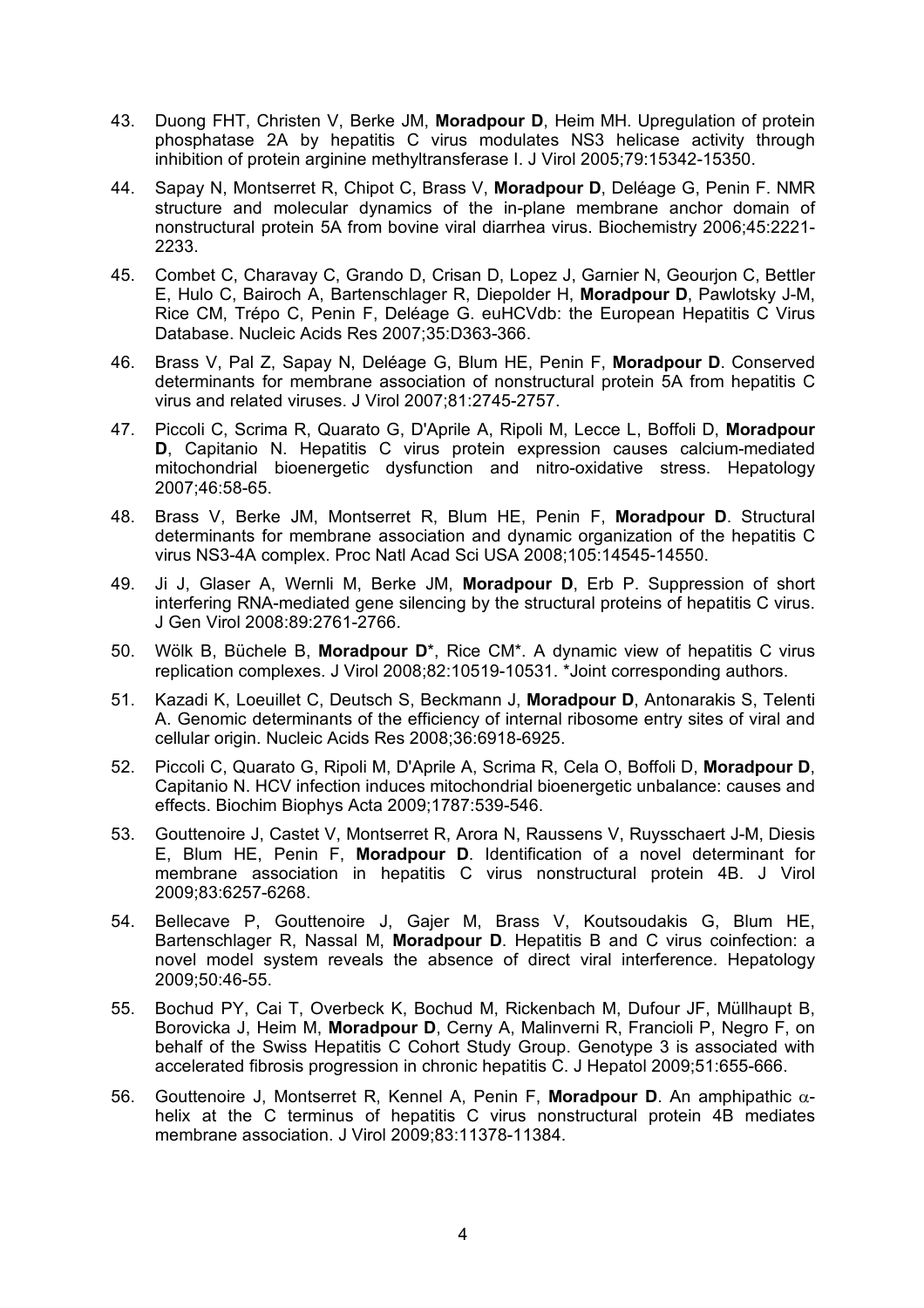- 57. Ripoli M, D'Aprile A, Quarato G, Sarasin-Filipowicz M, Gouttenoire J, Scrima R, Cela O, Boffoli D, Heim MH, **Moradpour D**, Capitanio N, Piccoli C. Hepatitis C virus-linked mitochondrial dysfunction promotes hypoxia-inducible factor  $1\alpha$ -mediated glycolytic adaptation. J Virol 2010;84:647-660.
- 58. Overbeck K, Dufour J-F, Müllhaupt B, Helbling B, Borovicka J, Malinverni R, Heim M, **Moradpour D**, Cerny A, Rickenbach M, Negro F, on behalf of the Swiss Hepatitis C Cohort Study Group. Impact of international consensus guidelines on antiviral therapy of chronic hepatitis C patients in Switzerland. Swiss Med Wkly 2010;140:146-152.
- 59. Bellecave P, Sarasin-Filipowicz M, Donzé O, Kennel A, Gouttenoire J, Meylan E, Terracciano L, Tschopp J, Sarrazin C, Berg T, **Moradpour D\***, Heim MH\*. Cleavage of MAVS in the liver of patients with chronic hepatitis C correlates with a reduced activation of the endogenous interferon system. Hepatology 2010;51:1127-1136. \*Joint last and corresponding authors.
- 60. Rauch A, Kutalik Z, Descombes P, Cai T, di Julio J, Mueller T, Bochud M, Battegay M, Bernasconi E, Borovicka J, Calandra T, Colombo S, Cerny A, Dufour J-F, Furrer H, Günthardt HF, Heim M, Hirschel B, Malinverni R, **Moradpour D**, Müllhaupt B, Witteck A, Beckman J, Berg T, Bergman S, Negro F, Telenti A, Bochud P-Y, and the Swiss Hepatitis C and HIV Cohort Studies. Genetic variation in *IL28B* is associated with chronic hepatitis C and treatment failure - a genome-wide association study. Gastroenterology 2010;138:1338-1345.
- 61. De Gottardi A, Hilleret M-N, Gelez P, La Mura V, Guillaud O, Majno P, Hadengue A, Morel P, Zarski J-P, Fontana M, **Moradpour D**, Mentha G, Boillot O, Leroy V, Giostra E, Dumortier J. Injection drug use before and after liver transplantation: a retrospective multicenter analysis on incidence and outcome. Clin Transplant 2010;24:564-571.
- 62. Brass V, Gouttenoire J, Wahl A, Pal Z, Blum HE, Penin F, **Moradpour D**. Hepatitis C virus RNA replication requires a conserved structural motif within the transmembrane domain of the NS5B RNA-dependent RNA polymerase. J Virol 2010;84:11580-11584.
- 63. Sgier C, Müllhaupt B, Gerlach T, **Moradpour D**, Negro F, Malé J, Heim M, Malinverni R, Cerny A, Dufour J-F. Effect of antiviral therapy on circulating cytokeratin-18 fragments in patients with chronic hepatitis C. J Viral Hepat 2010;17:845-850.
- 64. Gouttenoire J, Roingeard P, Penin F, **Moradpour D**. Aminoterminal amphipathic ahelix AH2 is a major determinant for the oligomerization of hepatitis C virus nonstructural protein 4B. J Virol 2010;84:12529-12537. Featured as a Spotlight in J Virol 2010;84:12475.
- 65. Jirasko V, Montserret R, Lee JY, Gouttenoire J, **Moradpour D**, Penin F, Bartenschlager R. Structural and functional studies of nonstructural protein 2 of the hepatitis C virus reveal its key role as organizer of virion assembly. PLoS Pathog 2010;6:e1001233.
- 66. Popescu C-I, Callens N, Trinel D, Roingeard P, **Moradpour D**, Descamps V, Duverlie G, Penin F, Héliot L, Rouillé Y, Dubuission J. NS2 protein of hepatitis C virus interacts with structural and nonstructural proteins towards virus assembly. PLoS Pathog 2011;7:e1001278.
- 67. Lange CM, **Moradpour D**, Doehring A, Lehr HA, Müllhaupt B, Bibert S, Bochud PY, Antonino AT, Pascual M, Farnik H, Shi Y, Bechstein WO, Moench C, Hansmann ML, Sarrazin C, Lötsch J, Zeuzem S, Hofmann WP. Impact of donor and recipient *IL28B* rs12979860 genotypes on hepatitis C virus liver graft reinfection. J Hepatol 2011;55:322-327.
- 68. Paul D, Romero-Brey I, Gouttenoire J, Stoitsova S, Krijnse-Locker J, **Moradpour D**, Bartenschlager R. NS4B self-interaction through conserved C-terminal elements is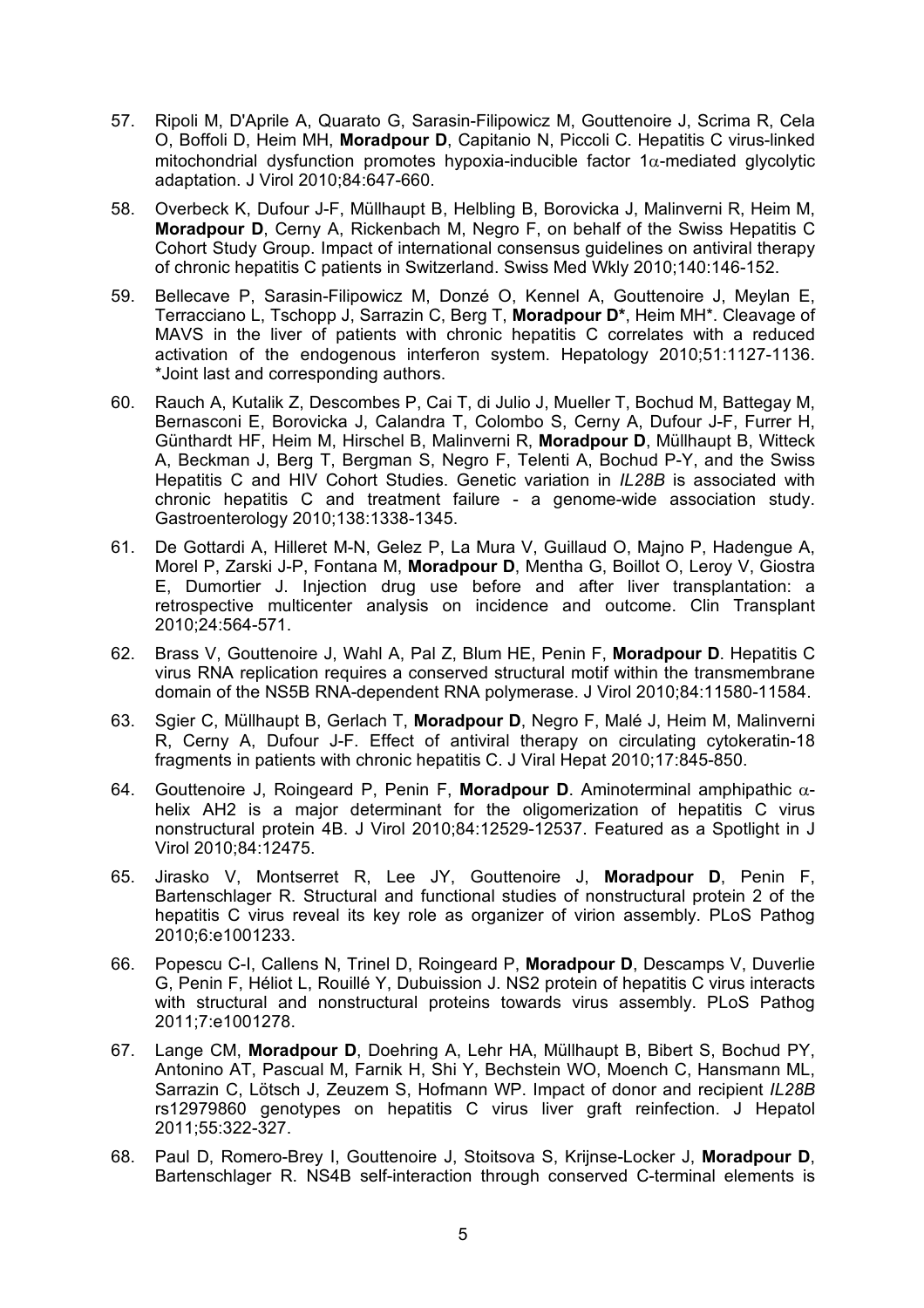required for the establishment of functional hepatitis C virus replication complexes. J Virol 2011;85:6963-6976.

- 69. Kenfak Foguena A, Schöni-Affolter F, Bürgisser P, Wittek A, Darling KEA, Kovari H, Kaiser L, Evison J-M, Elzi L, Gurtner-De La Fuente V, Jost J, **Moradpour D**, Abravanel F, Izopet J, Cavassini M, and the Swiss HIV Cohort Study. Hepatitis E virus seroprevalence and chronic infection in HIV-infected patients with unexplained ALT elevation in the Swiss HIV Cohort Study. Emerg Infect Dis 2011;17:1074-1078.
- 70. Kaufmann A, Kenfak-Foguena A, André C, Canellini G, Bürgisser P, **Moradpour D**, Darling KEA, Cavassini M. Hepatitis E virus seroprevalence among blood donors in Southwest Switzerland. PLoS One 2011;6:e21150.
- 71. Cai T, Dufour J-F, Müllhaupt B, Gerlach T, Heim M, **Moradpour D**, Cerny A, Malinverni R, Kaddai V, Bochud M, Negro F, Bochud P-Y on behalf of the Swiss Hepatitis C Cohort Study Group. Viral genotype-specific role of *PNPLA3*, *PPARG*, *MTTP* and *IL28B* in hepatitis C virus-associated steatosis. J Hepatol 2011;55:529- 535.
- 72. Wölk B, Trautwein C, Büchele B, Kersting N, Blum HE, Rammensee H-G, Cerny A, Stevanovic S, **Moradpour D\***, Brass V\*. Identification of naturally processed hepatitis C virus-derived major histocompatibility complex class I ligands. PLoS One 2012;7:e29286. \*Joint last authors.
- 73. Bochud P-Y, Bibert S, Kutalik Z, Patin E, Guergnon J, Nalpas B, Goossens N, Kuske L, Müllhaupt B, Gerlach TJ, Heim MH, **Moradpour D**, Cerny A, Malinverni R, Regenass S, Dollenmaier G, Hirsch H, Martinetti G, Gorgievski M, Bourlière M, Poynard T, Theodorou I, Abel L, Pol S, Dufour J-F, Negro F, on behalf of the Swiss Hepatitis C Cohort Study Group. *IL28B* alleles associated with poor hepatitis C virus (HCV) clearance protect against inflammation and fibrosis in patients infected with non-1 HCV genotypes. Hepatology 2012;55:384-394.
- 74. Lange CM, Kutalik Z, Morikawa K, Bibert S, Cerny A, Dollenmaier G, Dufour J-F, Gerlach TJ, Heim MH, Malinverni R, Müllhaupt B, Negro F, **Moradpour D,** Bochud PY, and the Swiss Hepatitis C Cohort Study Group. Serum ferritin levels are associated with a distinct phenotype of chronic hepatitis C poorly responding to pegylated interferon- $\alpha$  and ribavirin therapy. Hepatology 2012;55:1038-1047.
- 75. Quarato G, Scrima R, Gavillet B, Vuagniaux G, **Moradpour D**, Capitanio N, Piccoli C. The cyclophilin inhibitor alisporivir prevents hepatitis C virus-mediated mitochondrial dysfunction. Hepatology 2012;55:1333-1343.
- 76. Girardin F, Daali Y, Gex-Fabry M, Rebsamen M, Roux-Lombard P, Cerny A, Bihl F, Binek J, **Moradpour D**, Negro F, Desmeules J, and the Swiss Hepatitis C Cohort Study Group. Liver kidney microsomal type 1 antibodies reduce CYP2D6 activity in patients with chronic hepatitis C virus infection. J Viral Hepat 2012;19:568-573.
- 77. Lange CM, Bibert S, Kutalik Z, Burgisser P, Cerny A, Dufour JF, Geier A, Gerlach TJ, Heim MH, Malinverni R, Negro F, Regenass S, Badenhoop K, Bojunga J, Sarrazin C, Zeuzem S, Müller T, Berg T, Bochud PY, **Moradpour D**, and the Swiss Hepatitis C Cohort Study Group. A genetic validation study reveals a role of vitamin D metabolism in the response to interferon- $\alpha$ -based therapy of chronic hepatitis C. PLoS One 2012;7:e40159.
- 78. Patin E, Kutalik Z, Guergnon J, Bibert S, Nalpas B, Jouanguy E, Munteanu M, Bousquet L, Argiro L, Halfon P, Boland A, Müllhaupt B, Semela D, Dufour JF, Heim MH, **Moradpour D**, Cerny A, Malinverni R, Hirsch H, Martinetti G, Suppiah V, Stewart G, Booth DR, George J, Casanova JL, Bréchot C, Rice CM, Talal AH, Jacobson IM, Bourlière M, Theodorou I, Poynard T, Negro F, Pol S, Bochud PY, Abel L; Swiss Hepatitis C Cohort Study Group, International Hepatitis C Genetics Consortium;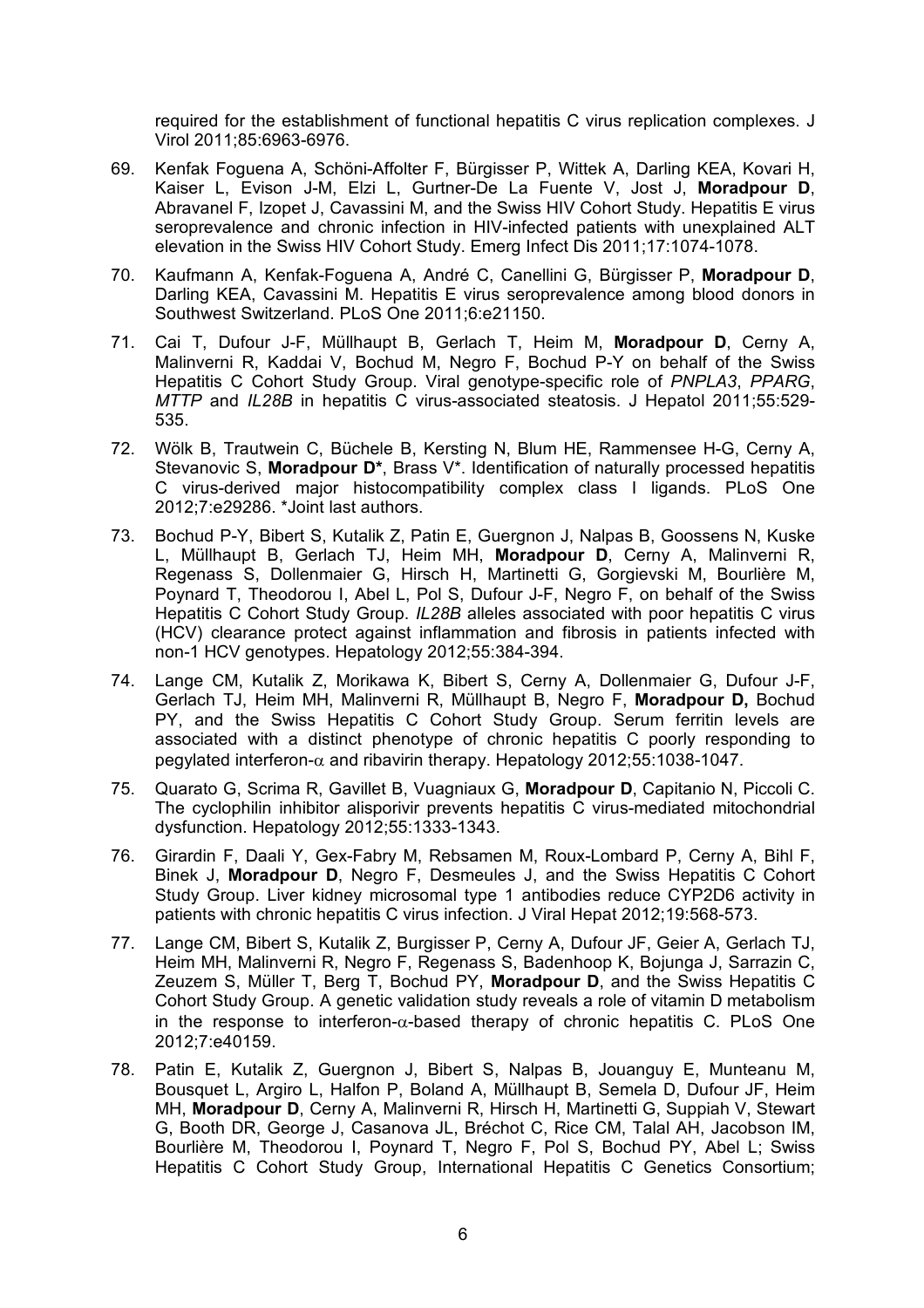French ANRS HC EP 26 Genoscan Study Group. Genome-wide association study identifies variants associated with progression of liver fibrosis from HCV infection. Gastroenterology 2012;143:1244-1252.

- 79. Kuske L, Mensen A, Müllhaupt B, Negro F, Semela D, **Moradpour D**, Malé PJ, Heim MH, Malinverni R, Cerny A, Dufour J-F, on behalf of the Swiss Hepatitis C Cohort Study Group. Characteristics of patients with chronic hepatitis C who develop hepatocellular carcinoma. Swiss Med Wkly 2012;142:w13651.
- 80. Esser-Nobis K, Romero-Brey I, Ganten TM, Gouttenoire J, Harak C, Klein R, Schemmer P, Binder M, Schnitzler P, **Moradpour D**, Bartenschlager R, Polyak SJ, Stremmel W, Penin F, Eisenbach C, Lohmann V. Analysis of hepatitis C virus resistance to silibinin *in vitro* and *in vivo* points to a novel mechanism involving nonstructural protein 4B. Hepatology 2013;57:953-963.
- 81. Schnegg A, Bürgisser P, André C, Kenfak-Foguena A, Canellini G, **Moradpour D**, Abravanel F, Izopet J, Cavassini M, Darling KEA. An analysis of the benefit of using HEV genotype 3 antigens in detecting anti-HEV IgG in a European population. PLoS One 2013;8:e62980.
- 82. Rau M, Stickel F, Russmann S, Manser C, Becker P, Weisskopf M, Schmitt J, Dill MT, Dufour JF, **Moradpour D**, Semela D, Müllhaupt B, Geier A. Impact of genetic SLC28 transporter and ITPA variants on ribavirin serum level, hemoglobin drop and therapeutic response in patients with hepatitis C virus infection. J Hepatol 2013;58:669-675.
- 83. Lange CM, Miki D, Ochi H, Nischalke H-D, Bojunga J, Bibert S, Morikawa K, Gouttenoire J, Cerny A, Dufour JF, Gorgievski-Hrisoho M, Heim MH, Malinverni R, Müllhaupt B, Negro F, Semela D, Kutalik Z, Müller T, Spengler U, Berg T, Chayama K, **Moradpour D**, Bochud PY, the Hiroshima Liver Study Group, and the Swiss Hepatitis C Cohort Study Group. Genetic analyses reveal a role for vitamin D insufficiency in HCV-associated hepatocellular carcinoma development. PLoS One 2013;8:e64053.
- 84. Bibert S, Roger T, Calandra T, Bochud M, Cerny A, Semmo N, Duong FHT, Gerlach T, Malinverni R, **Moradpour D**, Negro F, Müllhaupt B, Bochud P-Y, and the Swiss Hepatitis C Cohort Study. IL28B expression depends on a novel TT/-G polymorphism which improves HCV clearance prediction. J Exp Med 2013;210:1109-1116.
- 85. Aouri M, **Moradpour D**, Cavassini M, Mercier, T, Buclin T, Csajka C, Telenti A, Rauch A, Decosterd LA. A multiplex LC MS/MS assay for the simultaneous therapeutic drug monitoring of ribavirin, boceprevir and telaprevir. Antimicrob Agents Chemother 2013;57:3147-3158.
- 86. Lange CM, Bibert S, Dufour JF, Cellerai C, Cerny A, Heim MH, Kaiser L, Malinverni R, Müllhaupt B, Negro F, Semela D, **Moradpour D**, Kutalik Z, Bochud PY, and the Swiss Hepatitis C Cohort Study Group. Comparative genetic analyses point to *HCP5* as susceptibility locus for HCV-associated hepatocellular carcinoma. J Hepatol 2013;59:504-509.
- 87. Morikawa K, Gouttenoire J, Hernandez C, Dao Thi VL, Tran HTL, Lange CM, Dill MT, Heim MH, Donzé O, Penin F, Quadroni M, **Moradpour D**. Quantitative proteomics identifies the membrane-associated peroxidase GPx8 as a cellular substrate of the hepatitis C virus NS3-4A protease. Hepatology 2014;59:423-433.
- 88. Frei P, Leucht A-K, Held U, Kofmehl R, Schmitt J, Mertens J, Rau M, Baur K, Gerlach TJ, Negro F, Heim MH, **Moradpour D**, Cerny A, Dufour J-F, Müllhaupt B, Geier A, and the Swiss Hepatitis C Cohort Study Group. Elderly age is not a negative predictive factor for virological response to therapy with pegylated interferon- $\alpha$  and ribavirin in patients with chronic hepatitis C. Liver Int 2014;34:551-557.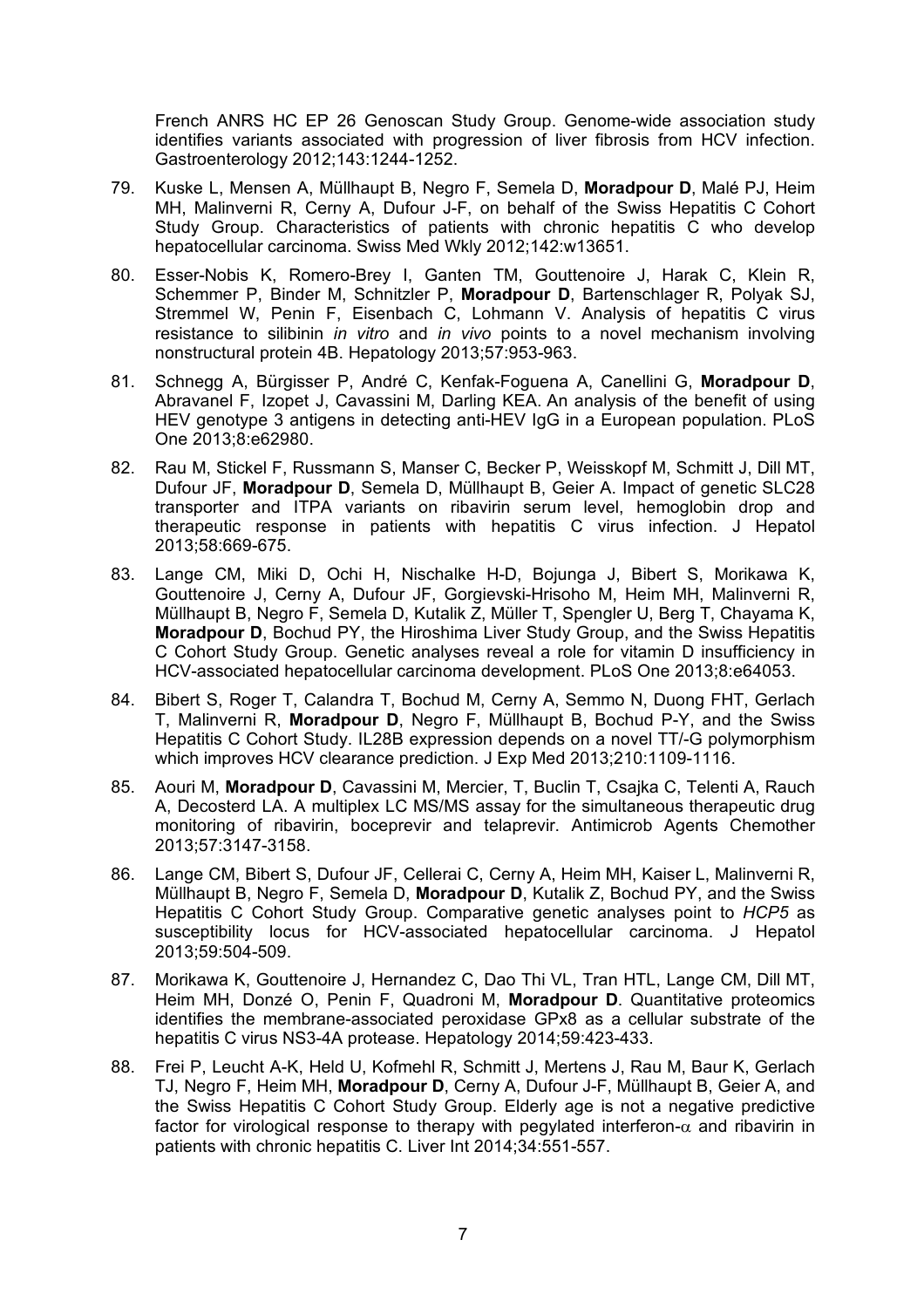- 89. Lange CM, Bellecave P, Dao Thi VL, Tran HTL, Penin F, **Moradpour D\***, Gouttenoire J\*. Determinants for membrane association of the hepatitis C virus NS2 protease domain. J Virol 2014;88:6519-6523. \*Joint corresponding authors.
- 90. Quarato G, Scrima R, Ripoli M, Agriesti F, **Moradpour D**, Capitanio N, Piccoli C. Protective role of amantadine in mitochondrial dysfunction and oxidative stress mediated by hepatitis C virus protein expression. Biochem Pharmacol 2014;89:545- 556.
- 91. Boukadida C, Marnata C, Montserret R, Cohen L, Blumen B, Gouttenoire J, **Moradpour D**, Penin F, Martin A. NS2 proteins of GB virus B and hepatitis C virus share common protease activities and membrane topologies. J Virol 2014;88:7426- 7444.
- 92. Lange CM, Gouttenoire J, Duong FHT, Morikawa K, Heim MH, **Moradpour D**. Vitamin D receptor and Jak-STAT signaling crosstalk results in calcitriol-mediated increase of hepatocellular response to interferon- $\alpha$ . J Immunol 2014:192:6037-6044.
- 93. Hoggart CJ, Venturini G, Mangino M, Gomez F, Ascari G, Zhao JH, Teumer A, Winkler TW, Tšernikova N, Luan J, Mihailov E, Ehret GB, Zhang W, Lamparter D, Esko T, Macé A, Rüeger S, Bochud PY, Barcella M, Dauvilliers Y, Benyamin B, Evans DM, Hayward C, Lopez MF, Franke L, Russo A, Heid IM, Salvi E, Vendantam S, Arking DE, Boerwinkle E, Chambers JC, Fiorito G, Grallert H, Guarrera S, Homuth G, Huffman JE, Porteous D; Generation Scotland Consortium; The LifeLines Cohort study; The GIANT Consortium, **Moradpour D**, Iranzo A, Hebebrand J, Kemp JP, Lammers GJ, Aubert V, Heim MH, Martin NG, Montgomery GW, Peraita-Adrados R, Santamaria J, Negro F, Schmidt CO, Scott RA, Spector TD, Strauch K, Völzke H, Wareham NJ, Yuan W, Bell JT, Chakravarti A, Kooner JS, Peters A, Matullo G, Wallaschofski H, Whitfield JB, Paccaud F, Vollenweider P, Bergmann S, Beckmann JS, Tafti M, Hastie ND, Cusi D, Bochud M, Frayling TM, Metspalu A, Jarvelin MR, Scherag A, Smith GD, Borecki IB, Rousson V, Hirschhorn JN, Rivolta C, Loos RJ, Kutalik Z. Novel approach identifies SNPs in SLC2A10 and KCNK9 with evidence for parent-of-origin effect on body mass index. PLoS Genet 2014;10:e1004508.
- 94. Masin M, Vazquez J, Rossi S, Groeneveld SJ, Samson N, Schwalie PC, Deplancke B, Frawley LE, Gouttenoire J, **Moradpour D**, Oliver TG, Meylan E. GLUT3 is induced during epithelial-mesenchymal transition and promotes tumor cell proliferation in nonsmall cell lung cancer. Cancer Metab 2014;2:11.
- 95. Morard I, Clément S, Calmy A, Mangia A, Cerny A, De Gottardi A, Gorgievski M, Heim MH, Malinverni R, **Moradpour D**, Müllhaupt B, Semela D, Pascarella S, Bochud P-Y, Negro F, on behalf of the Swiss Hepatitis C Cohort Study Group. Clinical significance of the CCR5∆32 allele in hepatitis C. PLoS One 2014;9:e106424.
- 96. Gouttenoire J, Montserret R, Paul D, Castillo R, Meister S, Bartenschlager R, Penin F, **Moradpour D.** Aminoterminal amphipathic  $\alpha$ -helix AH1 of hepatitis C virus nonstructural protein 4B possesses a dual role in RNA replication and virus production. PLoS Pathog 2014;10:e1004501.
- 97. Terczyńska-Dyla E, Bibert S, Duong FHT, Krol I, Jørgensen S, Collinet E, Kutalik Z, Aubert V, Cerny A, Kaiser L, Malinverni R, Mangia A, **Moradpour D**, Müllhaupt B, Negro F, Santoro R, Semela D, Semmo N, Heim MH, Bochud P-Y, Hartmann R. Reduced IFN<sub>24</sub> activity is associated with improved HCV clearance and reduced expression of interferon-stimulated genes. Nat Commun 2014;5:5699.
- 98. Fogeron ML, Badillo A, Jirasko V, Gouttenoire J, Paul D, Lancien L, **Moradpour D**, Bartenschlager R, Meier BH, Penin F, Böckmann A. Wheat germ cell-free expression: two detergents with a low critical micelle concentration allow for production of soluble HCV membrane proteins. Protein Expr Purif 2015;105:39-46.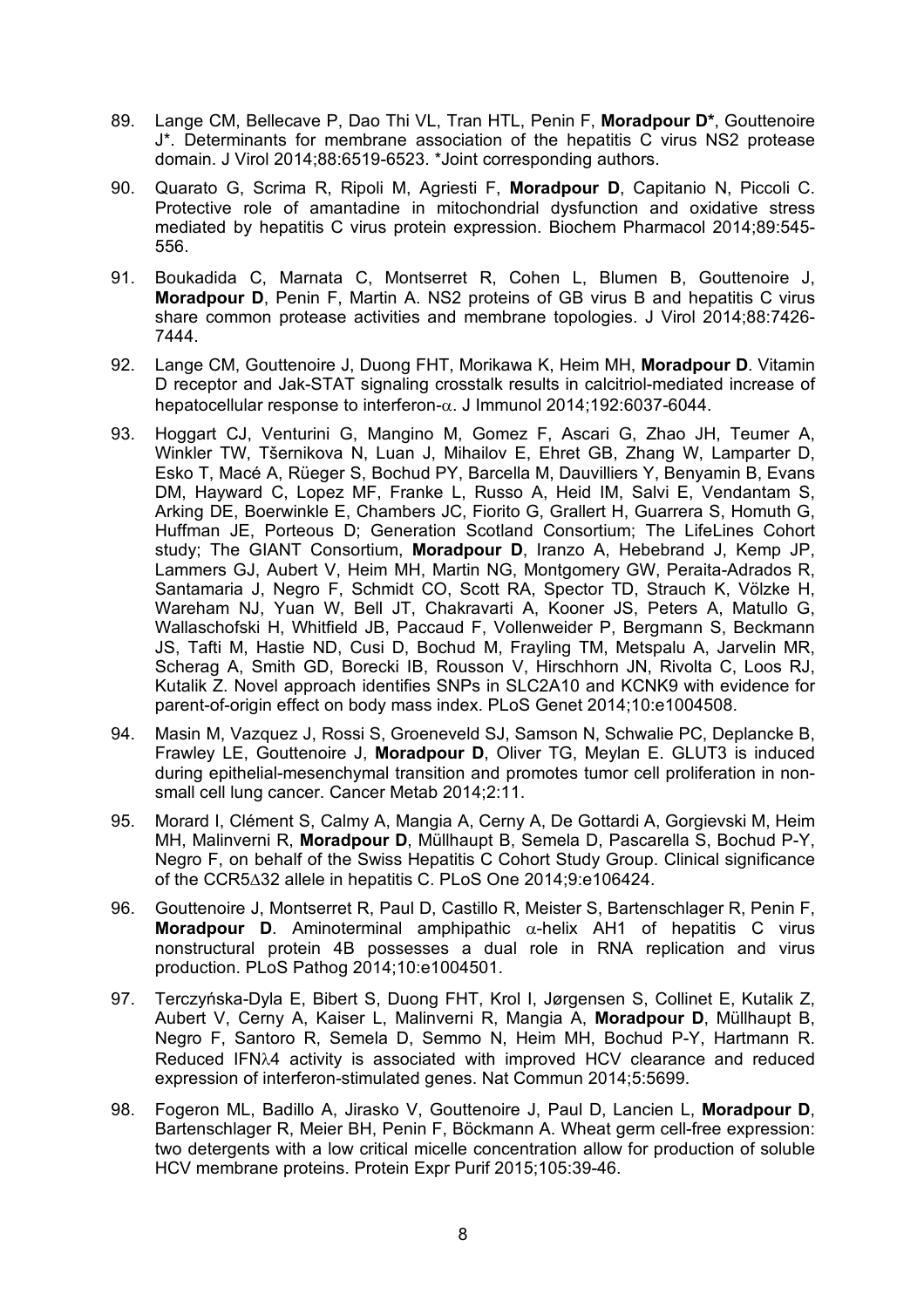- 99. Welsch C, Haselow K, Gouttenoire J, Schneider M, Morikawa K, Martinez Y, Susser S, Sarrazin C, Zeuzem S, Antes I, **Moradpour D**, Lange CM. Hepatitis C virus variants resistant to macrocyclic NS3-4A protease inhibitors subvert IFN-b induction by efficient MAVS cleavage. J Hepatol 2015;62:779-784.
- 100. Deltenre P, Trépo E, Rudler M, Monescillo A, Fraga M, Denys A, Doerig C, Fournier N, Moreno C, **Moradpour D**, Bureau C, Thabut D. Early transjugular intrahepatic portosystemic shunt in cirrhotic patients with acute variceal bleeding: a systematic review and meta-analysis of controlled trials. Eur J Gastroenterol Hepatol 2015;27:e1 e9.
- 101. Rüeger S, Bochud P-Y, Dufour J-F, Müllhaupt B, Semela D, Heim MH, **Moradpour D**, Cerny A, Malinverni R, Booth DR, Suppiah V, George J, Argiro L, Halfon P, Bourlière M, Talal AH, Jacobson IM, Patin E, Nalpas B, Poynard T, Pol S, Abel L, Kutalik Z, Negro F. Impact of common risk factors of fibrosis progression in chronic hepatitis C. Gut 2015;64:1605-1615.
- 102. Marot A, Trépo E, Doerig C, Moreno C, **Moradpour D**, Deltenre P. Self-expanding metal stents in patients with cirrrhosis and severe or refractory esophageal variceal bleeding: a systematic review and meta-analysis. Aliment Pharmacol Ther 2015;42:1250-1260.
- 103. Dao Thi VL, Debing Y, Wu X, Rice CM, Neyts J, **Moradpour D\***, Gouttenoire J\*. Sofosbuvir inhibits hepatitis E virus replication *in vitro* and results in an additive effect when combined with ribavirin. Gastroenterology 2016;150:82-85. \*Joint last and corresponding authors.
- 104. Winter A, Letang E, Kalinjuma AV, Kimera N, Ntamatungiro A, Glass T, **Moradpour D**, Sahli R, Le Gal F, Furrer H, Wandeler G, and the KIULARCO Study Group. Absence of hepatitis delta infection in a large rural HIV cohort in Tanzania. Int J Infect Dis 2016;46:8-10.
- 105. Bertisch B, Giudici F, Negro F, **Moradpour D**, Müllhaupt B, Moriggia A, Estill J, Keiser O for the Swiss Hepatitis C Cohort Study. Characteristics of foreign-born persons in the Swiss Hepatitis C Cohort Study: implications for screening recommendations. PLoS One 2016;11:e0155464.
- 106. Giudici F, Bertisch B, Negro F, Stirnimann G, Müllhaupt B, **Moradpour D**, Cerny A, Keiser O for the Swiss Hepatitis C Cohort Study. Access to therapy and therapy outcomes in the Swiss Hepatitis C Cohort Study: a person-centered approach. J Viral Hepat 2016;23:697-707.
- 107. Fogeron M-L, Jirasko V, Penzel S, Paul D, Montserret R, Danis C, Lacabanne D, Badillo A, Gouttenoire J, **Moradpour D**, Bartenschlager R, Penin F, Meier BH, Böckmann A. Cell-free expression, purification, and membrane reconstitution for NMR studies of the nonstructural protein 4B from hepatitis C virus. J Biomol NMR 2016;65:87-98.
- 108. Fraga M, Fournier N, Safroneeva E, Pittet V, Godat S, Straumann A, Nydegger A, Vavricka S, **Moradpour D**, Schoepfer AM, on behalf of the Swiss IBD Cohort Study Group. Primary sclerosing cholangitis in the Swiss Inflammatory Bowel Disease Cohort: prevalence, risk factors, and long-term follow-up. Eur J Gastroenterol Hepatol 2017;29:91-97.
- 109. Ambregna S, Koch S, Sulz MC, Grüner B, Öztürk S, Chevaux J-B, Sulima M, de Gottardi A, Napoléon B, Abergel A, Bichard P, Boytchev I, Deprez P, Dumortier J, Frossard J-L, Kull E, Meny B, **Moradpour D**, Prat F, Vanbiervliet G, Thevenot T, Vuitton DA, Bresson-Hadni S, Vuitton L. A European survey of perendoscopic treatment of biliary complications in patients with alveolar echinococcosis. Expert Rev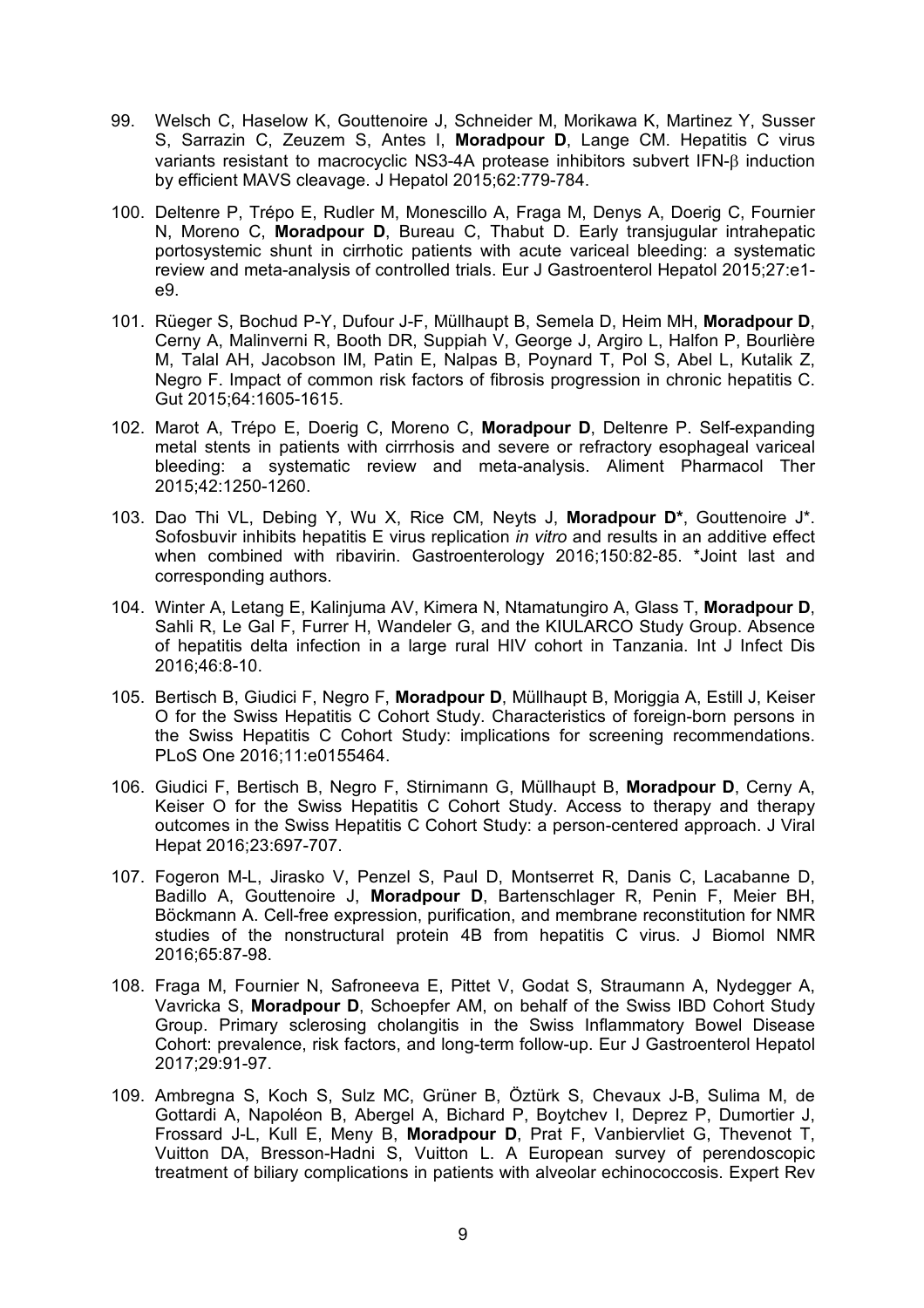Anti Infect Ther 2017;15:79-88.

- 110. Béguelin C, **Moradpour D**, Sahli R, Suter-Riniker F, Lüthi A, Cavassini M, Günthard HF, Battegay M, Bernasconi E, Schmid P, Calmy A, Braun D, Furrer H, Rauch A, Wandeler G and the Swiss HIV Cohort Study. Hepatitis delta-associated mortality in HIV/HBV-coinfected patients. J Hepatol 2017;66:297-303.
- 111. Béguelin C, Friolet N, **Moradpour D**, Sahli R, Suter-Riniker F, Lüthi A, Cavassini M, Günthard HF, Battegay M, Bernasconi E, Schmid P, Calmy A, Atkinson A, Rauch A, Wandeler G, and the Swiss HIV Cohort Study. Impact of tenofovir on hepatitis delta virus replication in the Swiss HIV Cohort Study. Clin Infect Dis 2017;64:1275-1278.
- 112. Lenggenhager D, Gouttenoire J, Malehmir M, Bawohl M, Honcharova-Biletska H, Kreutzer S, Semela D, Neuweiler J, Hürlimann S, Aepli P, Fraga M, Sahli R, Terracciano L, Rubbia-Brandt L, Müllhaupt B, Sempoux C, **Moradpour D**, Weber A. Visualization of hepatitis E virus RNA and proteins in the human liver. J Hepatol 2017;67:471-479.
- 113. van Eijk JJJ, Dalton HR, Ripellino P, Madden RG, Jones C, Fritz M, Gobbi C, Melli G, Pasi E, Herrod J, Lissmann RF, Ashraf HH, Abdelrahim M, Al Masri OAB, Fraga M, Benninger D, Kuntzer T, Aubert V, Sahli R, **Moradpour D**, Blasco-Perrin H, Attarian S, Gérolami R, Colson P, Giordani MT, Hartl J, Pischke S, Lin NX, Mclean BN, Bendall RP, Panning M, Peron J-M, Kamar N, Izopet J, Jacobs BC, van Alfen N, van Engelen BGM. Clinical phenotype and outcome of hepatitis E virus associated neuralgic amyotrophy. Neurology 2017;89:909-917.
- 114. Oussalah A, Avogbe PH, Guyot E, Chery C, Guéant-Rodriguez R-M, Ganne-Carrié N, Cobat A, **Moradpour D**, Nalpas B, Negro F, Poynard T, Pol S, Bochud PY, Abel L, Jeulin H, Schvoerer E, Chabi N, Amouzou E, Sanni A, Barraud H, Rouyer P, Josse T, Goffinet L, Jouve JL, Minello A, Bonithon-Kopp C, Thiefin G, Di Martino V, Doffoël M, Richou C, Raab JJ, Hillon P, Bronowicki JP, Guéant JL, the CiRCE Study Group. *BRIP1* coding variants are associated with a high risk of hepatocellular carcinoma occurrence in patients with HCV- or HBV-related liver disease. Oncotarget 2017;8:62842-62857.
- 115. Gauthiez E, Habfast-Robertson I, Rüeger S, Kutalik Z, Aubert V, Berg T, Cerny A, Gorgievski M, George J, Heim MH, Malinverni R, **Moradpour D**, Müllhaupt B, Negro F, Semela D, Semmo N, Villard J, Bibert S, Bochud P-Y and the Swiss Hepatitis C Cohort Study. A systematic review and meta-analysis of HCV clearance. Liver Int 2017;37:1431-1445.
- 116. Farhat R, Ankavay M, Lebsir N, Gouttenoire J, Jackson CL, Wychowski C, **Moradpour** D, Dubuisson J, Rouillé Y, Cocquerel L. Identification of GBF1 as a cellular factor required for hepatitis E virus RNA replication. Cell Microbiol 2018;20:e12804.
- 117. Keiser O, Giudici F, Müllhaupt B, Junger C, Dufour J-F, **Moradpour D**, Bruggmann P, Terziroli B, Brezzi M, Bertisch B, Estill J, Negro F, Spörri A, and the Swiss Hepatitis C Cohort Study. Trends in hepatitis C-related mortality in Switzerland. J Viral Hepat 2018;25:152-160.
- 118. Wu X, Dao Thi VL, Liu P, Takacs CN, Xiang K, Andrus L, Gouttenoire J, **Moradpour D**, Rice CM. Pan-genotype hepatitis E virus replication in stem cell-derived hepatocellular systems. Gastroenterology 2018;154:663-674.
- 119. Fraga M, Doerig C, Moulin H, Bihl F, Brunner F, Müllhaupt B, Ripellino P, Semela D, Stickel F, Terziroli Beretta-Piccoli B, Aubert F, Telenti A, Greub G, Sahli R and **Moradpour D**. Hepatitis E virus as a cause of acute hepatitis acquired in Switzerland. Liver Int 2018;38:619-626.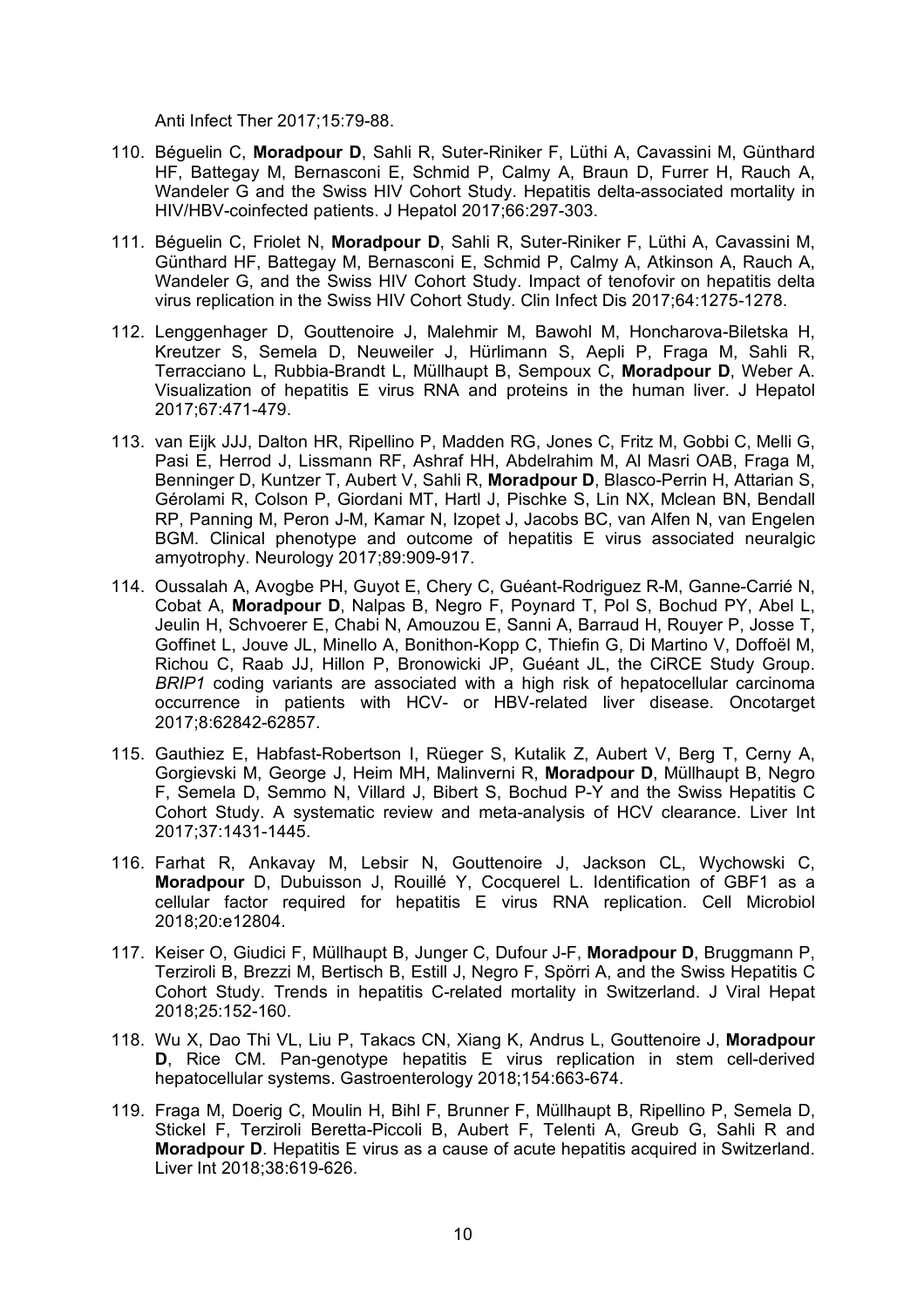- 120. Goossens N, de Vito C, Mangia A, Clément S, Cenderello G, Barrera F, Lampertico P, Coppola N, Zampino R, Stanzione M, Adinolfi LE, Wedemeyer H, Semmo N, Müllhaupt B, Semela D, Malinverni R, **Moradpour D**, Heim M, Trincucci G, Rubbia-Brandt L, Negro F, on behalf of the BOSTIC Study Group. Effect of hepatitis B virus on steatosis in hepatitis C virus coinfected subjects: a multicenter study and systematic review. J Viral Hepat 2018;25:920-929.
- 121. Saleh M, Welsch C, Cai C, Doehring C, Gouttenoire J, Friedrich J, Haselow K, Sarrazin C, Badenhoop K, **Moradpour D**, Zeuzem S, Rueschenbaum S. Lange CM. Differential modulation of hepatitis C virus replication and innate immune pathways by synthetic calcitriol analogs. J Steroid Biochem Mol Biol 2018;183:142-151.
- 122. Gouttenoire J, Pollán A, Abrami L, Oechslin N, Mauron J, Matter M, Oppliger J, Szkolnicka D, Dao Thi VL, van der Goot G, **Moradpour D**. Palmitoylation mediates membrane association of hepatitis E virus ORF3 protein and is required for infectious particle secretion. PLoS Pathog 2018;14:e1007471.
- 123. Saleh M, Rüschenbaum S, Welsch C, Zeuzem S, **Moradpour D**, Gouttenoire J, Lange CM. Glycogen synthase kinase 3β enhances hepatitis C virus replication by supporting miR-122. Front Microbiol 2018;9:2949.
- 124. Vieira Barbosa J, Fraga M, Saldarriaga J, Hiroz P, Giostra E, Sempoux C, Ferenci P, **Moradpour D**. Hepatic manifestations of Wilson disease: 12-year experience in a Swiss tertiary referral center. Swiss Med Wkly 2018;148:w14699.
- 125. Asgari S, Chaturvedi N, Scepanovic P, Hammer C, Semmo N, Giostra E, Müllhaupt B, Angus P, Thompson AJ, **Moradpour D**, Fellay J. Human genomics of acute liver failure due to hepatitis B virus infection: An exome sequencing study in liver transplant recipients. J Viral Hepat 2019;26:271-277.
- 126. Brezzi M, Bertisch B, Roelens M, **Moradpour D**, Terziroli Beretta-Piccoli B, Semmo N, Müllhaupt B, Semela D, Negro F, Keiser O and the Swiss Hepatitis C Cohort Study. Impact of geographic origin on access to therapy and therapy outcomes in the Swiss Hepatitis C Cohort Study. PLoS One 2019;14:e0218706.
- 127. Terziroli Beretta-Piccoli B, Di Bartolomeo C, Deleonardi G, Grondona AG, Silvestri T, Tesei C, Melidona L, Cerny A, Mertens J, Semmo N, Semela D, **Moradpour D**, Mieli-Vergani G, Vergani D, Muratori L, and the Swiss Hepatitis C Cohort Study. Autoimmune liver serology before and after successful treatment of chronic hepatitis C by direct acting antiviral agents. J Autoimmun 2019;102:89-95.
- 128. Szkolnicka D, Pollán A, Oechslin N, Gouttenoire J, **Moradpour D**. Recombinant hepatitis E viruses harboring tags in the ORF1 protein. J Virol 2019;93:e00459-19.
- 129. Ripellino P, Pasi E, Melli G, Staedler C, Fraga M, **Moradpour D**, Sahli R, Aubert V, Martinetti G, Bihl F, Bernasconi E, Terziroli Beretta-Piccoli B, Cerny A, Dalton HR, Zehnder C, Mathis B, Zecca C, Disanto G, Kaelin-Lang A, Gobbi C. Neurological complications of acute hepatitis E virus infection. Neurol Neuroimmunol Neuroinflamm 2020;7:e643.
- 130. Bertisch B, Brezzi M, Negro F, Müllhaupt B, Ottiger C, Künzler-Heule P, Schmid P, Giudici F, Clerc O, Moriggia A, Roelens M, Marinucci F, Zehnder C, **Moradpour D**, Keiser O; Swiss Hepatitis C Cohort Study. Very low hepatitis C viral loads in treatment-naïve persons: do they compromise hepatitis C virus antigen testing? Clin Infect Dis 2020;70:653-659.
- 131. Tran HTL, Morikawa K, Anggakusuma, Zibi R, Dao Thi VL, Penin F, Heim MH, Quadroni M, Pietschmann T, Gouttenoire J, **Moradpour D**. OCIAD1 is a host mitochondrial substrate of the hepatitis C virus NS3-4A protease. PLoS One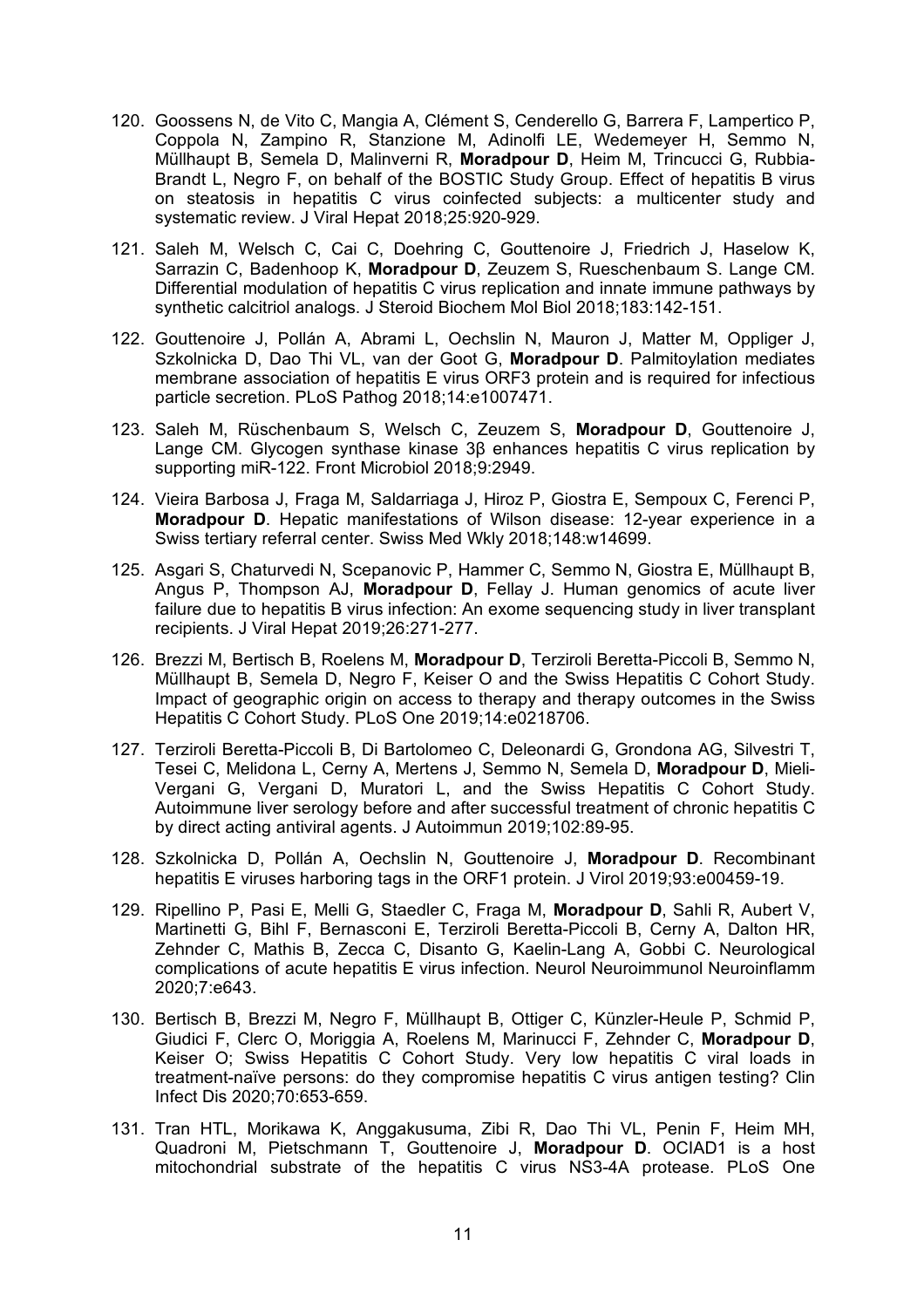2020;15:e0236447.

- 132. Dietz J, Kalinina O, Vermehren J, Peiffer K-H, Matschenz K, Buggisch P, Niederau C, Schattenberg J, Müllhaupt B, Yerly S, Ringelhan M, Schmid R, Antoni C, Mueller T, Schulze zur Wiesch J, Piecha F, **Moradpour D**, Deterding K, Wedemeyer H, Moreno C, Berg T, Berg C, Zeuzem S, Welsch C, Sarrazin C, for the European HCV Resistance Study Group. Resistance-associated substitutions in patients with hepatitis C virus genotype 4 infection. J Viral Hepat 2020;27:974-986.
- 133. Zermatten MG, Fraga M, Bertaggia Calderara D, Aliotta A, **Moradpour D**, Alberio A. Liver dysfunction biomarkers correlate with a prothrombotic and not with a prohemorrhagic profile in cirrhotic patients. JHEP Rep 2020;2:100120.
- 134. Roelens M, Bertisch B, **Moradpour D**, Cerny A, Semmo N, Schmidt P, Müllhaupt B, Junker C, Negro F, Keiser O, for the Swiss Hepatitis C Cohort Study. All-cause mortality and causes of death in the Swiss Hepatitis C Cohort Study. Open Forum Infect Dis 2020;7:ofaa308.
- 135. Lenggenhager D, Pawel S, Honcharova-Biletska H, Evert K, Wenzel JJ, Montani M, Furrer E, Fraga M, **Moradpour D**, Sempoux C, Weber A. The histologic presentation of hepatitis E reflects patients' immune status and preexisting liver condition. Mod Pathol 2021;34:233-248.
- 136. Vieira Barbosa J, Sahli R, Aubert V, Chaouch A, **Moradpour D**, Fraga M. Demographics and outcomes of hepatitis B and D: a 10-year retrospective analysis in a Swiss tertiary referral center. PLoS One 2021;16:e0250347.
- 137. Vieira Barbosa J, Müllhaupt B, Brunner F, Filipowicz Sinnreich M, Semela D, Montani M, Cathomas G, Neuweiler J, Gouttenoire J, Artru F, Louvet A, Mathurin P, Sempoux C, Lenggenhager D, Weber A, **Moradpour D**, Fraga M. Autochthonous hepatitis E as a cause of acute-on-chronic liver failure and death: histopathology can be misleading but transaminases may provide a clue. Swiss Med Wkly 2021;151:w20502.
- 138. Oechslin N, Da Silva N, Szkolnicka D, Hanoulle X, **Moradpour D**\*, Gouttenoire J\*. Hepatitis E virus RNA-dependent RNA polymerase is involved in RNA replication and infectious particle production. Hepatology, in press (epub Aug 23, 2021 | PMID 34387882). \*Corresponding authors.
- 139. Herderschee J, Heinonen T, Fenwick C, Schrijver IT, Ohmiti K, **Moradpour D**, Cavassini M, Pantaleo G, Roger T, Calandra T, and the Swiss HIV Cohort Study. High-dimensional immune phenotyping of blood cells by mass cytometry in patients infected with hepatitis C virus. Clin Microbiol Infect, in press (epub Aug 30, 2021 | PMID 34474121).

#### **Case reports and Letters**

- 1. **Moradpour D**, Flepp M, Frei E, Greminger P. Painful knee, fever [Clinical conference]. Schweiz Rundsch Med Prax 1987;76:1207-1210.
- 2. Ciernik IF, Steiner A, **Moradpour D**, Greminger P, Rhyner K. Nosebleed, visual disorders [Clinical conference]. Schweiz Rundsch Med Prax 1990;79:20-22.
- 3. **Moradpour D**, Markwalder K, Greminger P, Lüthy R. Visceral leishmaniasis as an opportunistic infection. Schweiz Rundsch Med Prax 1990;79:921-926.
- 4. Grüne S, Müllhaupt B, **Moradpour D**, Münch R, Siegenthaler-Zuber G, Siegenthaler W. Primary sclerosing cholangitis. Dtsch Med Wschr 1991;116:1095-1100.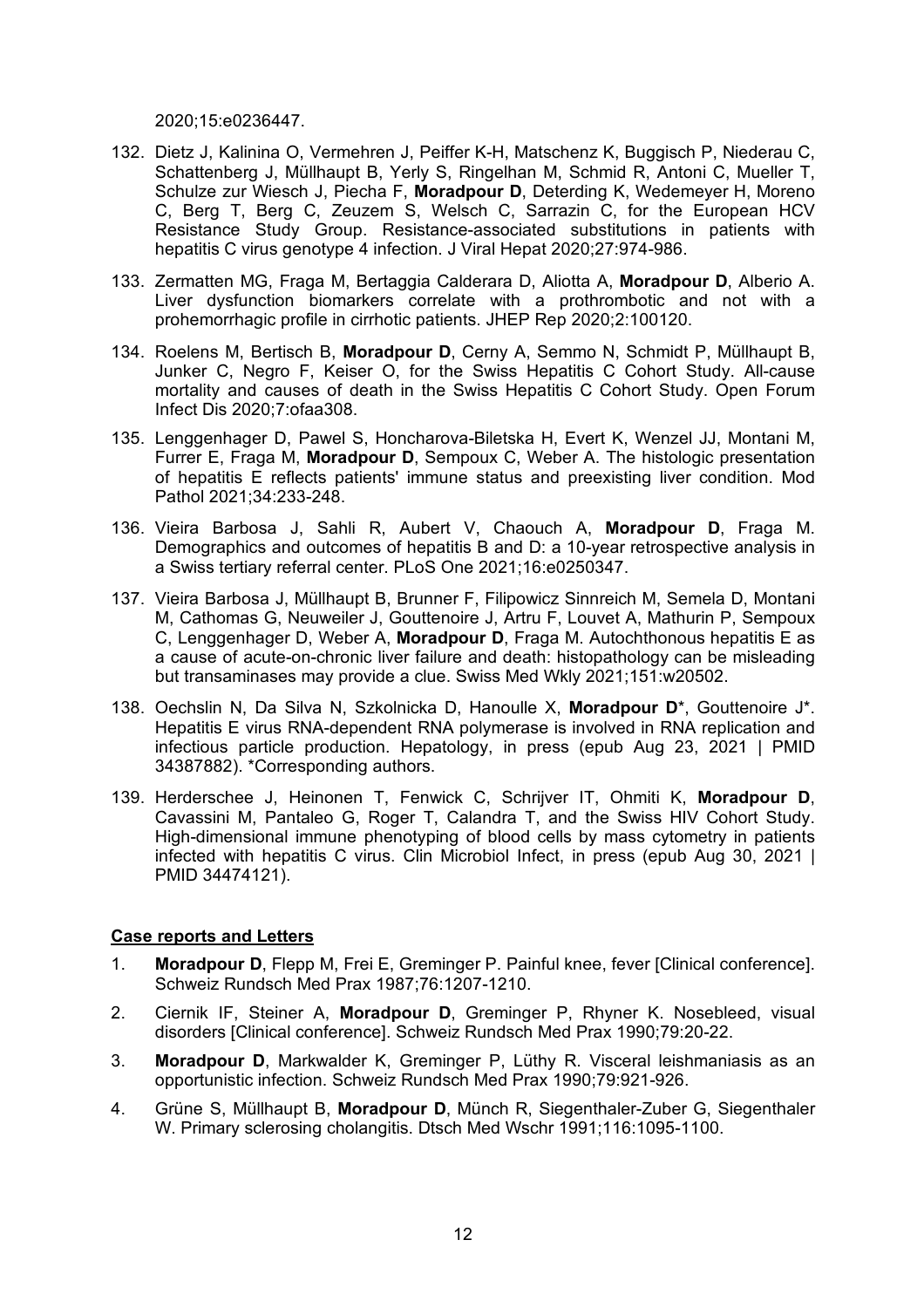- 5. Simon A, **Moradpour D**, Greminger P. Maculopapular rash, pruritus, upper abdominal pain, attacks of dizziness [Clinical conference]. Schweiz Rundsch Med Prax 1991;80:1357-1361.
- 6. Holch A, Opravil M, **Moradpour D**, Siegenthaler W, Schneider J, Lüthy R. Disseminated toxoplasmosis in AIDS. Dtsch Med Wschr 1993;118:814-819.
- 7. **Moradpour D**, Altorfer J, Flury R, Greminger P, Meyenberger C, Jost R, Schmid M. Chlorpromazine-induced vanishing bile duct syndrome leading to biliary cirrhosis. Hepatology 1994;20:1437-1441.
- 8. Arnold C, **Moradpour D**, Blum HE. Tuberculous colitis mimicking Crohn's disease. Am J Gastroenterol 1998;93:2294-2296.
- 9. Manuel O, Meylan PR, Rotman S, Fontana M, **Moradpour D**, Pascual M. Oral valganciclovir for cytomegalovirus colitis after liver transplantation [Letter]. Transplantation 2007;83:239-240.
- 10. Fontana M, Ciuffreda D, **Moradpour D**, Pascual M. Combined antiviral therapy for recurrent hepatitis C after liver transplantation [Letter]. Transplantation 2007;83:525- 526.
- 11. Fontana M, **Moradpour D**, Aubert V, Estoppey M, Rotman S, Pascual M. Prevalence of anti-HLA antibodies after liver transplantation [Letter]. Transpl Int 2010;23:858-859.
- 12. Niederhauser J, Lobrinus JA, Ochsner F, Wider C, Fellmann F, Yerly P, Antonino AT, Saraiva MJ, **Moradpour D**, Kuntzer T. Successful heart and liver transplantation in a Swiss patient with Glu89Lys transthyretin amyloidosis [Letter]. Transplantation 2011;91:e40-e42.
- 13. Stickel F, Worni M, Pache I, **Moradpour D**, Helbling B, Borovicka J, Kummer O, Gerlach TJ. Optimising ribavirin exposure by therapeutic drug monitoring improves treatment response in patients with chronic hepatitis C genotype 1 [Letter]. Am J Gastroenterol 2013;108:1176-1178.
- 14. Vionnet J, Pascual M, Chtioui H, Giostra E, Majno PE, Decosterd LA, **Moradpour D**. Sofosbuvir and ribavirin before liver retransplantation for graft failure due to recurrent hepatitis C: a case report. BMC Gastroenterol 2015;15:38.
- 15. Béguelin C, Vazquez M, **Moradpour D**, Sahli R, Suter F, Rauch A, Wandeler G. Uncontrolled hepatitis delta virus infection after initial suppression on tenofovir in an HBV/HIV-coinfected patient. AIDS 2016;30:530-532.
- 16. Silva M, Wicki B, Tsouni P, Cunningham S, Doerig C, Zanetti G, Aubert V, Sahli R, **Moradpour D.** Kuntzer T. Hepatitis E virus infection as a direct cause of neuralgic amyotrophy. Muscle Nerve 2016;54:325-327.
- 17. Dao Thi VL, Debing Y, Wu X, Rice CM, Neyts J, **Moradpour D**, Gouttenoire J. Targeting the viral polymerase for treating hepatitis E: How far are we? Reply to the Letter to the Editor by Wang W *et al*. Gastroenterology 2016;150:1690-1691.
- 18. Vionnet J, Saouli AC, Pascual M, Stucker F, Decosterd LA, **Moradpour D**, Chtioui H. Therapeutic drug monitoring for sofosbuvir and daclatasvir in transplant recipients with chronic hepatitis C and advanced renal disease. J Hepatol 2016;65:1063-1065.
- 19. Papadakis GE, Lamine F, Chtioui H, Moschouri E, Fraga Christinet M, Marino L, Favre L, Sciarra A, Sempoux C, Schneider A, Duss FR, Sartori C, **Moradpour D**, Sykiotis GP. Rapid remission of Graves' hyperthyroidism without thionamides under immunosuppressive treatment for concomitant autoimmune hepatitis. Thyroid 2018;28:276-278.
- 20. Vionnet J, Yerly P, Aubert JD, Pascual M, Aldenkortt F, Berney T, Giostra E,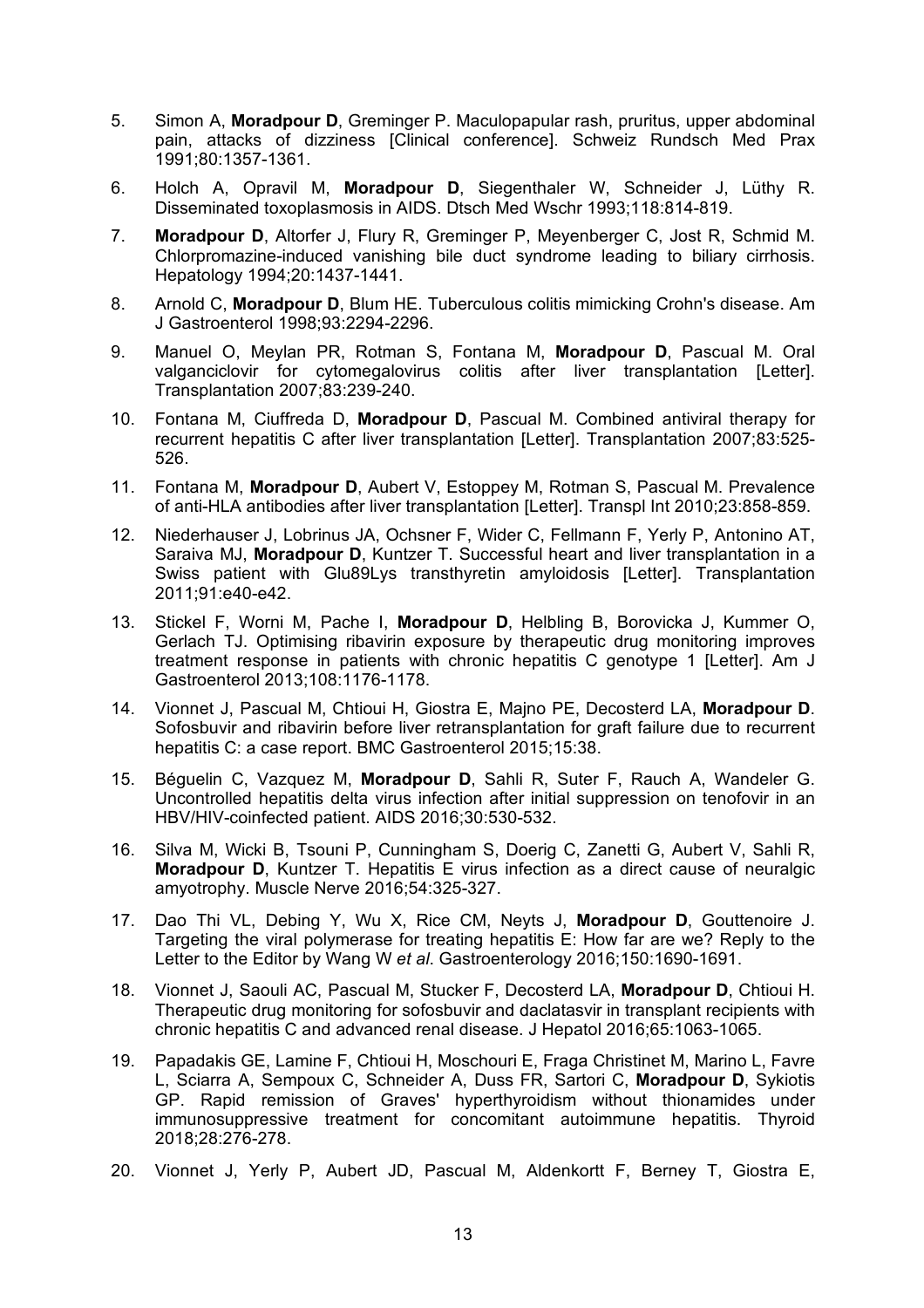**Moradpour D**, Schiffer E. Management of severe portopulmonary hypertension with dual oral therapy prior to liver transplantation. Transplantation 2018;102:e194.

- 21. Vionnet J, Pascual M, Testoni B, Combet C, Godat S, Vijgen S, Aubert V, Rubbia-Brandt L, Zoulim F, **Moradpour D**. Late hepatitis B reactivation following DAA-based treatment of recurrent hepatitis C in an anti-HBc-positive liver transplant recipient. Hepatology 2018;67:791-793.
- 22. Sahli R, Fraga M, Semela D, **Moradpour D**, Gouttenoire J. Rabbit HEV in immunosuppressed patients with hepatitis E acquired in Switzerland. J Hepatol 2019;70:1023-1025.
- 23. Fraga M, Gouttenoire J, Sahli R, Chtioui H, Marcu C, Pascual M, **Moradpour D**\*, Vionnet J. Sofosbuvir add-on to ribavirin for chronic hepatitis E in a cirrhotic liver transplant recipient: a case report. BMC Gastroenterol 2019;19:76. \*Corresponding author.
- 24. Moschouri E, Vionnet J, Giostra E, Daccord C, Lazor R, Sciarra A, Letovanec I, Sempoux C, Gonzalez M, Unger S, Fodstad H, Haubitz M, Baerlocher GM, Voruz S, Naveiras O, Jacquemin E, **Moradpour** D, Fraga M. Combined lung and liver transplantation for short telomere syndrome. Liver Transpl 2020;26:840-844.
- 25. Artru F, Alberio L, **Moradpour D**, Stalder G. Acute immune thrombocytopenia in a patient with decompensated cirrhosis and COVID-19. BMJ Case Rep 2020;13:e236815.
- 26. Fraga M, **Moradpour D**, Artru F, Romailler E, Tschopp J, Schneider A, Chtioui H, Neerman-Arbez M, Casini A, Alberio L, Sempoux C. Hepatocellular type II fibrinogen inclusions in a patient with severe COVID-19 and hepatitis. J Hepatol 2020;73:967- 970.
- 27. Filippidis P, van Ouwenaller F, Cerutti A, Geiger-Jacquod A, Sempoux C, Pantaleo G, **Moradpour D**, Lamoth F. SARS-CoV-2 as an unexpected causal agent of predominant febrile hepatitis. F1000Res 2021;10:400.

#### **Guidelines**

- 1. Sarrazin C, Berg T, Ross RS, Schirmacher P, Wedemeyer H, Neumann U, Schmidt HHJ, Spengler U, Wirth S, Kessler HH, Peck-Radosavljevic M, Ferenci P, Vogel, **Moradpour D**, Heim M, Cornberg M, Protzer U, Manns MP, Fleig WE, Dollinger MM, Zeuzem S. Update der S3-Leitlinie Prophylaxe, Diagnostik und Therapie der Hepatitis-C-Virus-Infektion [Prophylaxis, diagnosis and therapy of hepatitis C virus infection: The German guidelines on the management of HCV infection]. Z Gastroenterol 2010;48:289-351.
- 2. Swiss Association for the Study of the Liver\*. Treatment of chronic hepatitis C genotype 1 with triple therapy comprising telaprevir or boceprevir. Swiss Med Wkly 2012;142:w13516. \*Corresponding author. *Follow-up Expert Opinion Statements by the Swiss Association for the Study of the Liver and the Swiss Society of Infectious Diseases are published online (cf. other publications below).*
- 3. European Association for the Study of the Liver\*. EASL Clinical Practice Guidelines: Wilson's disease. J Hepatol 2012;56:671-685. \*Member of the guidelines panel.
- 4. Mallet V, Van Bömmel F, Doerig C, Pischke S, Hermine O, Locasciulli A, Cordonnier C, Berg T, **Moradpour D**, Wedemeyer H, Ljungman P, on behalf of ECIL-5. Management of viral hepatitis in patients with haematological malignancy and in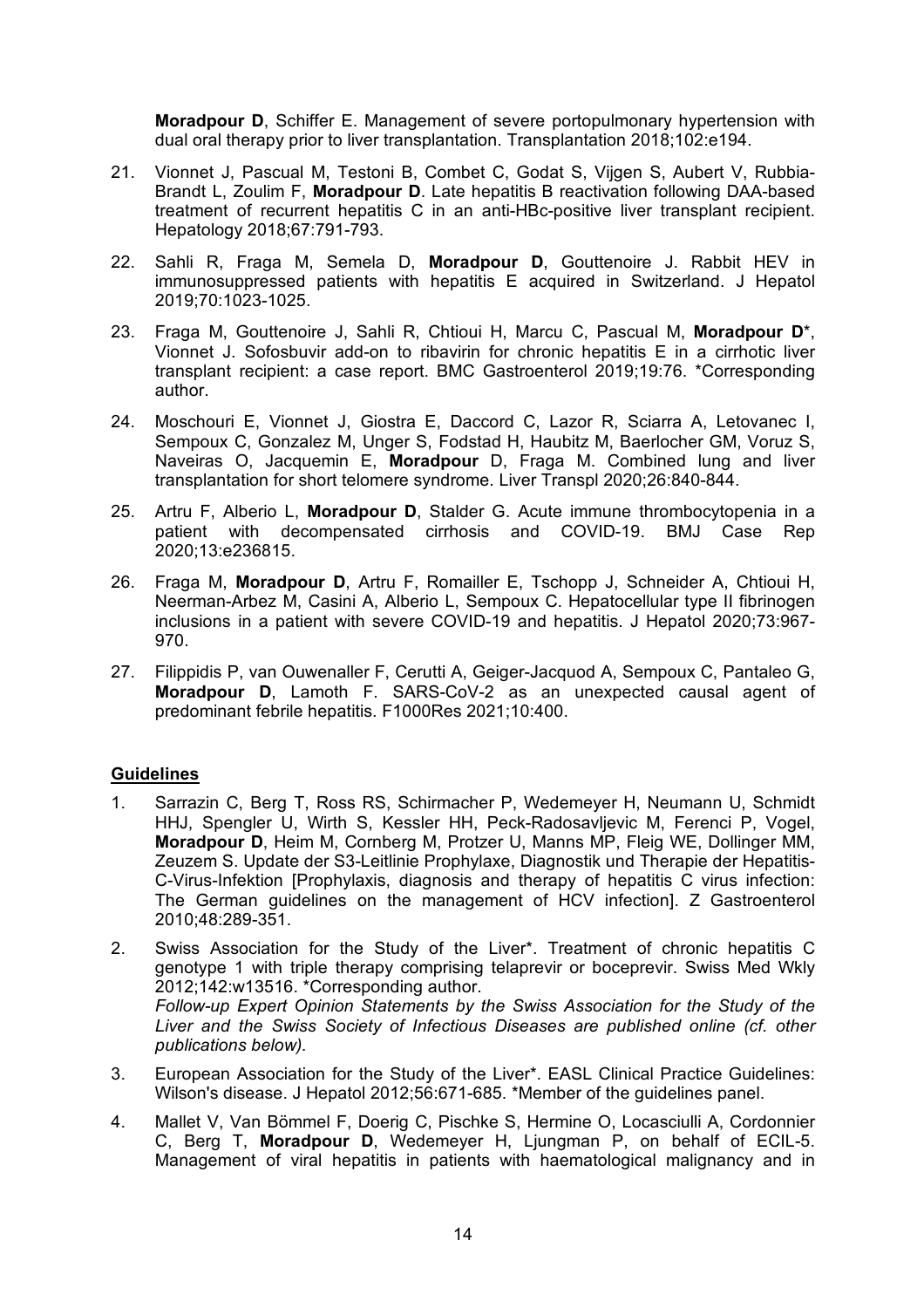patients undergoing haematopoietic stem cell transplantation: recommendations of the 5<sup>th</sup> European Conference on Infections in Leukaemia (ECIL-5). Lancet Infect Dis 2016;16:606-617.

- 5. European Association for the Study of the Liver\*. EASL Clinical Practice Guidelines on hepatitis E virus infection. J Hepatol 2018;68:1256-1271. \*Member of the guidelines panel.
- 6. Sarrazin C, Zimmermann T, Berg T, Hinrichsen H, Mauss S, Wedemeyer H, Zeuzem S. Prophylaxe, Diagnostik und Therapie der Hepatitis-C-Virus-Infektion. Z Gastroenterol 2020;58:1110-1131. Member of the guidelines panel (collaborator).
- 7. Bobzin C, Bösiger C, Bruggmann P, Cerny A, Fraga Christinet M, Keiser O, Künzler-Heule P, Lavanchy D, Maeschli B, **Moradpour D**, Negro F, Rauch A, Scheidegger C, Semela D, Semmo N, Thurnheer MC. Empfehlungen für die Nachsorge von Patienten mit ausgeheilter Hepatitis C. Swiss Med Forum 2021;21:184-186.

# **Review articles**

- 1. **Moradpour D**, Wands JR, Melegari M. Chasing the escape mutant. Hepatology 1993;18:1011-1014.
- 2. **Moradpour D** and Wands JR. The molecular pathogenesis of hepatocellular carcinoma. J Viral Hepat 1994;1:17-31.
- 3. **Moradpour D**, Wands JR, Blum HE. Molecular biology of hepatitis B and C virus and hepatocellular carcinoma. Cancer Mol Biol 1996;3:875-902.
- 4. **Moradpour D** und Blum HE. Neue Hepatitisviren: Molekularbiologie und Klinik. Internist 1996;37:903-911.
- 5. **Moradpour D** und Blum HE. Hepatitis C, Diagnostik und Therapie. Med Klinik 1996;91:769-770.
- 6. Blum HE, **Moradpour D**, von Weizsäcker F, Wieland S, Peters T, Rasenack JWS. Hepatitis B Virusmutanten - Klinische Bedeutung. Z Gastroenterol 1997;35:347-355.
- 7. **Moradpour D**, Thimme R, Blum HE. Molekularbiologie in der Inneren Medizin Bericht über das 24. Ludwig-Heilmeyer-Symposium der Gesellschaft für Fortschritte in der Inneren Medizin. Dtsch Med Wschr 1997;122:309-312.
- 8. von Weizsäcker F, Wieland S, Köck J, Offensperger W-B, Offensperger S, **Moradpour D**, Blum HE. Gene therapy for chronic viral hepatitis: ribozymes, antisense oligonucleotides and dominant negative mutants. Hepatology 1997;26:251- 255.
- 9. Wands JR, Lavaissiere L, **Moradpour D**, de la Monte S, Mohr L, Nicolau C, Tanaka S. Immunological approach to hepatocellular carcinoma. J Viral Hepat 1997;4 (Suppl 2): 60-74.
- 10. **Moradpour D**. Molekulare Krankheitsmodelle: Transgene und Knockout. Dtsch Med Wschr 1997;122:1527-1530.
- 11. **Moradpour D** und Blum HE. Klinische Bedeutung von Hepatitis B Virus Mutanten. Schweiz Rundsch Med Prax 1998;87:205-209.
- 12. **Moradpour D**, Schwacha H, Allgaier H-P, Blum HE. Cholestase: Definition, Differentialdiagnose und laborchemische Diagnostik. Chir Gastroenterol 1999;15:7- 10.
- 13. **Moradpour D** und Blum HE. Dolly, Polly et al.: Klonieren durch somatischen Zellkerntransfer. Dtsch Med Wschr 1999;124:255-256.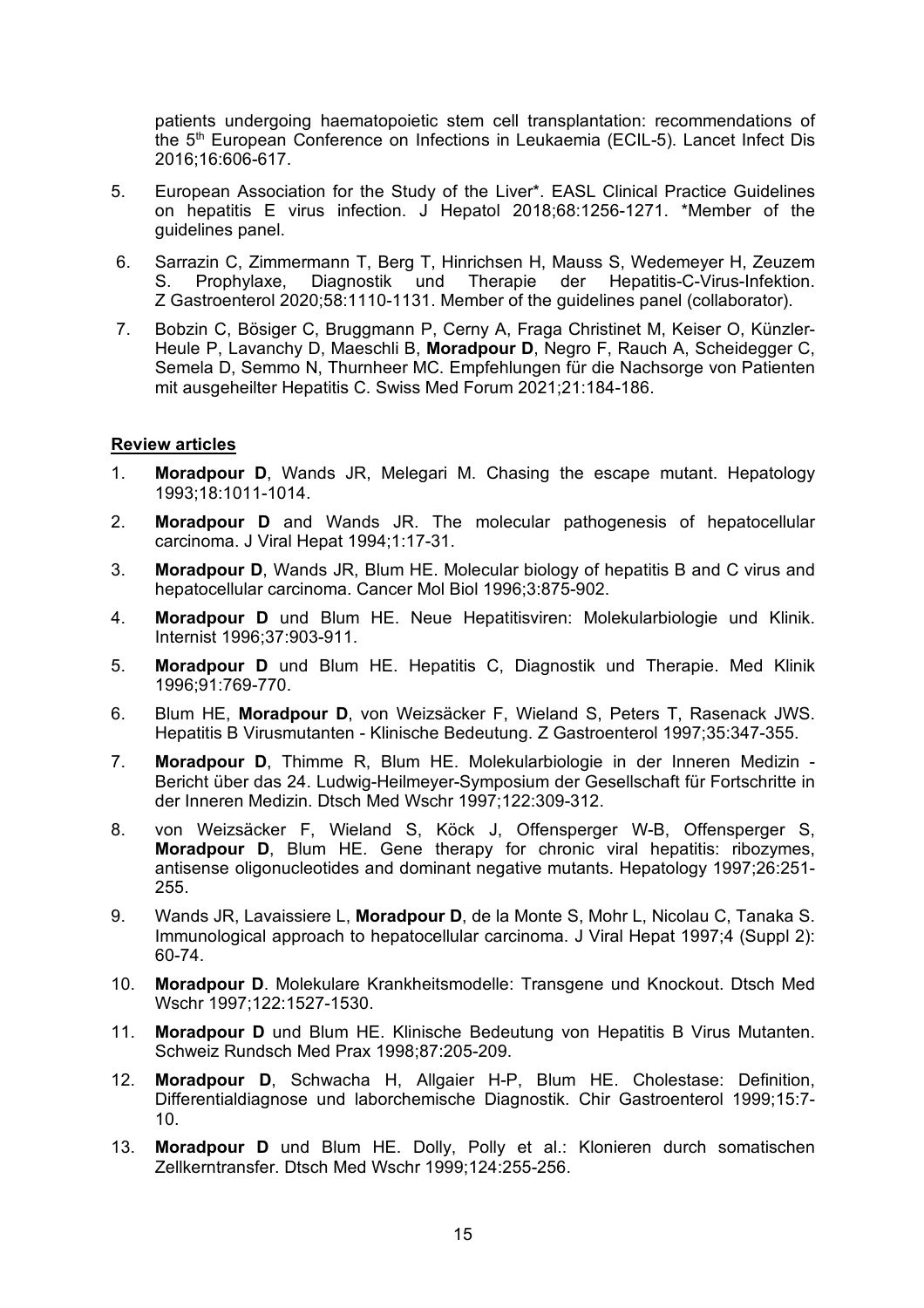- 14. **Moradpour D** and Blum HE. Current and evolving therapies for hepatitis C. Eur J Gastroenterol Hepatol 1999;11:1199-1202.
- 15. Offensperger WB, Thoma C, **Moradpour D**, von Weizsäcker F, Offensperger S, Blum HE. Antisense oligonucleotide therapy of hepadnavirus infection. Methods Enzymol 1999;314:524-536.
- 16. Blum HE und **Moradpour D**. Gentechnologische Medikamente und Gentherapie. Ther Umsch 1999;56:730-737.
- 17. **Moradpour D** und Blum HE. DNA Chip-Technologie. Dtsch Med Wschr 1999;124:1395-1396.
- 18. Blum HE und **Moradpour D**. Gentechnologie. Dtsch Med Wschr 1999;124:1393-1394.
- 19. **Moradpour D**, Englert C, Blum HE. Genomics. Dtsch Med Wschr 2000;125:529-530.
- 20. Englert C, **Moradpour D**, Blum HE. Proteomics. Dtsch Med Wschr 2000;125:803-804.
- 21. **Moradpour D** und Blum HE. Molekulare Aspekte des hepatozellulären Karzinoms. Zentralbl Chir 2000;125:592-596.
- 22. **Moradpour D** und Blum HE. DNA-Vakzinierung. Schweiz Rundsch Med Prax 2000;89:1745-1748.
- 23. **Moradpour D**, Cerny A, Heim MH, Blum HE. Hepatitis C: an update. Swiss Med Wkly 2001;131:291-298.
- 24. Blum HE und **Moradpour D**. Diagnostik der chronischen Hepatitis. Dtsch Med Wschr 2001;126:783-785.
- 25. Blum HE und **Moradpour D**. Therapie der chronischen Hepatitis. Dtsch Med Wschr 2001;126:786-789.
- 26. **Moradpour D**, Wölk B, Cerny A, Heim MH, Blum HE. Hepatitis C: a concise review. Minerva Med 2001;92:329-339.
- 27. Wölk B, **Moradpour D**, Blum HE. Neue Nukleinsäure-Nachweisverfahren. Dtsch Med Wschr 2001;126:1365-1368.
- 28. Brass V, Blum HE, **Moradpour D**. Of mice and men: a small animal model of hepatitis C virus replication. Hepatology 2002;35:722-724.
- 29. Gosert R and **Moradpour D**. A new twist to translation initiation of the hepatitis C virus. Hepatology 2002;35:724-726.
- 30. **Moradpour D** und Blum HE. Therapie der Hepatitis C: aktueller Stand und neue Entwicklungen. Schweiz Rundsch Med Prax 2002;91:977-982.
- 31. **Moradpour D**. Of mice and men ein In-vivo-Modell der Hepatitis-C-Virus-Replikation. Schweiz Med Forum 2002;2:638-639.
- 32. Gosert R and **Moradpour D**. Reading between the lines: evidence for a new hepatitis C virus protein. Hepatology 2002;36:757-760.
- 33. **Moradpour D**, Brass V, Gosert R, Wölk B, Blum HE. Hepatitis C: molecular virology and antiviral targets. Trends Mol Med 2002;8:476-482.
- 34. Dubuisson J, Penin F, **Moradpour D**. Interaction of hepatitis C virus proteins with host cell membranes and lipids. Trends Cell Biol 2002;12:517-523.
- 35. Blum HE and **Moradpour D**. Antiviral treatment of patients with HBV-related cirrhosis. J Gastroenterol Hepatol 2002;17 (Suppl 3):S306-S310.
- 36. Blum HE and **Moradpour D**. Viral pathogenesis of hepatocellular carcinoma. J Gastroenterol Hepatol 2002;17 (Suppl 3):S413-S420.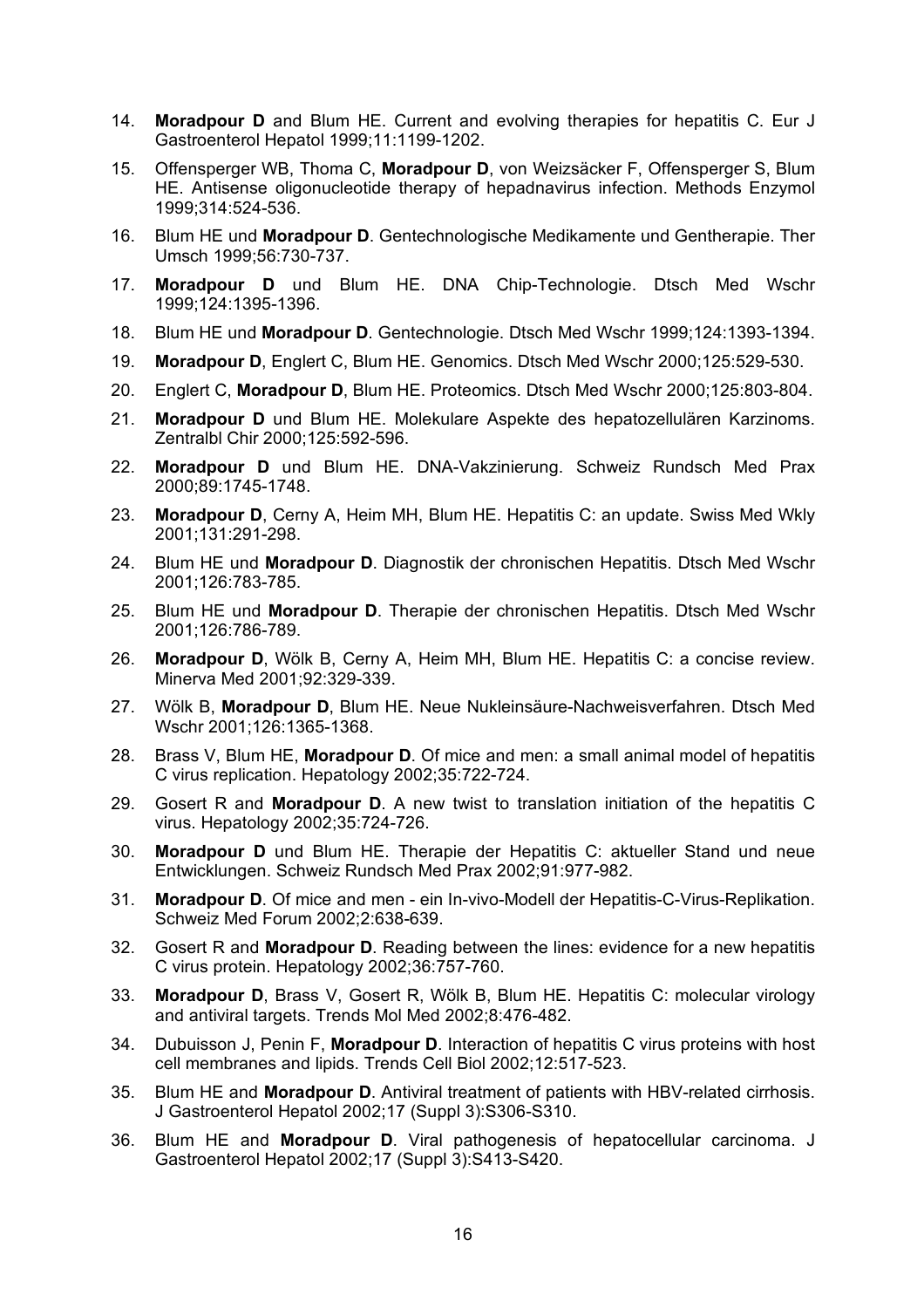- 37. **Moradpour D**, Brass V, Gosert R, Wölk B, Blum HE. Molekulare Virologie der Hepatitis C. Schweiz Rundsch Med Prax 2002;91:2247-2253.
- 38. Castet V and **Moradpour D**. A model for the study of hepatitis C virus entry. Hepatology 2003;38:771-774.
- 39. **Moradpour D**, Gosert R, Egger D, Penin F, Blum HE, Bienz K. Membrane association of hepatitis C virus nonstructural proteins and identification of the membrane alteration that harbors the viral replication complex. Antiviral Res 2003;60:103-109.
- 40. Penin F, Dubuisson J, Rey FA, **Moradpour D**, Pawlotsky JM. Structural biology of hepatitis C virus. Hepatology 2004;39:5-19.
- 41. **Moradpour D** und Blum HE. Hepatitis C: Update 2003. Der Mikrobiologe 2004;14:51- 56.
- 42. **Moradpour D**. Hepatology highlights: viral hepatitis. Hepatology 2004;40:4-5.
- 43. Brass V, Blum HE, **Moradpour D**. Recent developments in target identification against hepatitis C virus. Expert Opin Ther Targets 2004;8:295-307.
- 44. **Moradpour D** und Blum HE. Hepatitis C. Ther Umsch 2004;61:493-498.
- 45. Pache I et **Moradpour D**. Transmission et prévention des hépatites virales. Med Hyg 2004;62:1888-1894.
- 46. **Moradpour D** and Blum HE. A primer on the molecular virology of hepatitis C. Liver Int 2004;24:519-525.
- 47. **Moradpour D** und Blum HE. Diagnostik der Hepatitis B und C: Update 2004. Schweiz Rundsch Med Prax 2005;94:66-72.
- 48. Pache I, Hess J, Gonvers JJ, **Moradpour D**. Quand et command traiter les hépatites B et C ? Rev Med Suisse 2005;1:237-241.
- 49. Hess J, Thorens J, Pache I, Troillet FX, **Moradpour D**, Gonvers JJ. Les hépatopathies auto-immunes et leurs traitements. Rev Med Suisse 2005;1:242-247.
- 50. Troillet FX, Halkic N, Froehlich F, **Moradpour D**, Gonvers JJ, Denys A. Les complications de la cirrhose hépatique: varices oesophagiennes, ascite et carcinome hépato-cellulaire. Rev Med Suisse 2005;1:249-255.
- 51. **Moradpour D** and Blum HE. Pathogenesis of hepatocellular carcinoma. Eur J Gastroenterol Hepatol 2005;17:477-483.
- 52. Tempia-Caliera AA, Ksontini R, **Moradpour D**, Denys A, Halkic N. Le carcinome hépatocellulaire: une approche multidisciplinaire. Rev Med Suisse 2005;1:1621-1629.
- 53. **Moradpour D,** Gonvers JJ, Blum HE. Therapie der chronischen Hepatitis C. Schweiz Med Forum 2005,5:679-685.
- 54. **Moradpour D**, Brass V, Penin F. Function follows form: the structure of the N-terminal domain of HCV NS5A. Hepatology 2005;42:732-735.
- 55. Berke JM and **Moradpour D**. Hepatitis C virus comes full circle: production of recombinant infectious virus in tissue culture. Hepatology 2005;42:1264-1269.
- 56. Mondada D, Pache I, Leopold K, Thorens J, **Moradpour D**, Gonvers JJ. Acquisitions thérapeutiques 2005: Hépatologie. Rev Med Suisse 2006;2:218-230.
- 57. Brass V, **Moradpour D**, Blum HE. Molecular virology of hepatitis C: 2006 update. Int J Med Sci 2006;3:29-34.
- 58. **Moradpour D** und Blum HE. Therapie der chronischen Hepatitis C. Schweiz Med Rundsch Prax 2006;95:1451-1457.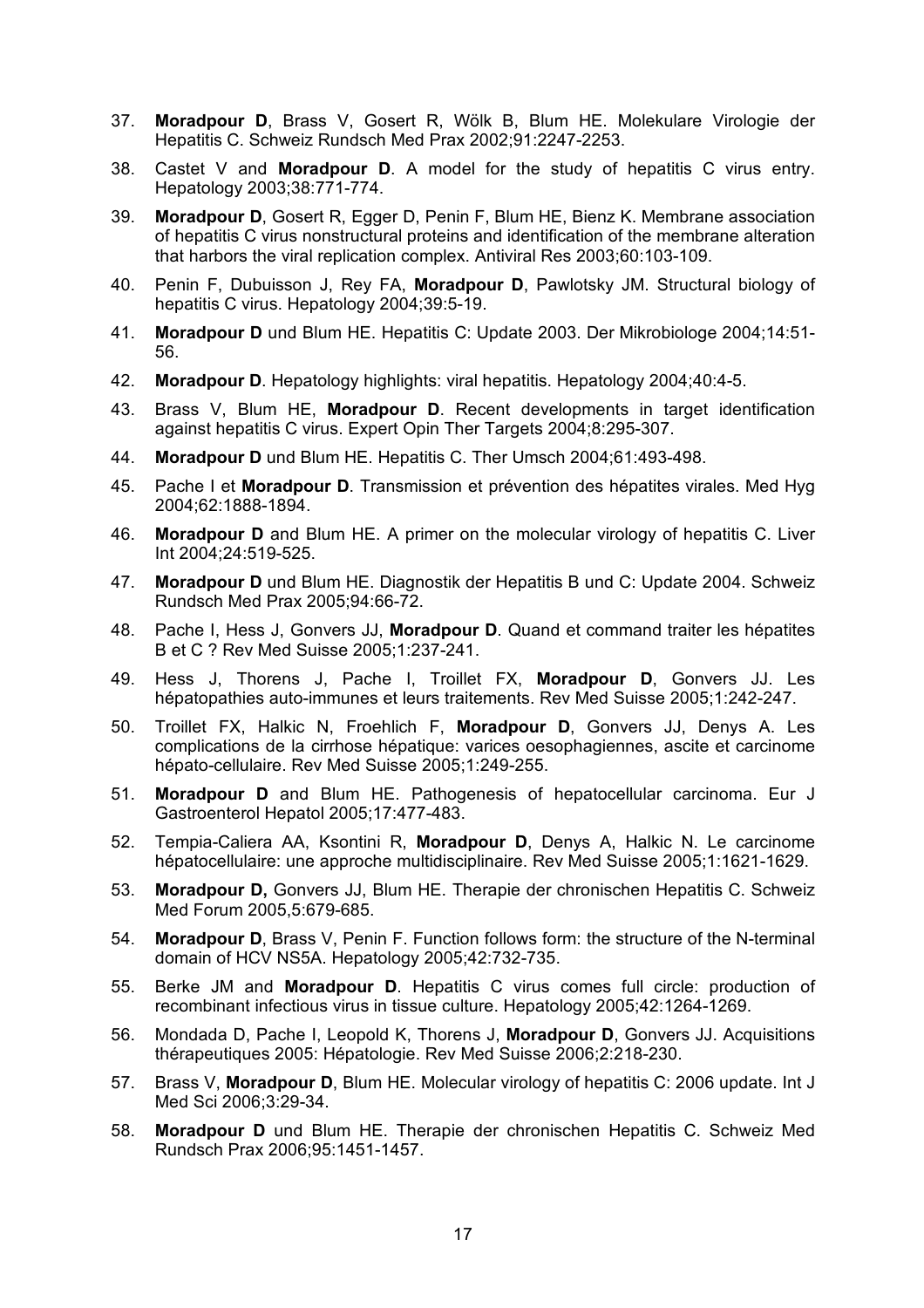- 59. Bellecave P and **Moradpour D**. A picture says more than a thousand words: structural insights into hepatitis C virus translation initiation. Hepatology 2006;44:1687-1690.
- 60. Gouttenoire J, **Moradpour D**, Penin F. Surprises from the three-dimensional structure of the hepatitis C virus NS2-3 protease. Hepatology 2006;44:1690-1693.
- 61. Pache I, Mondada D, Fontana M, **Moradpour D**. Acquisitions thérapeutiques 2006: prise en charge des hépatites virales chroniques. Rev Med Suisse 2007;3:215-223.
- 62. **Moradpour D**, Penin F, Rice CM. Replication of hepatitis C virus. Nat Rev Microbiol 2007;5:453-463.
- 63. Brass V, **Moradpour D**, Blum HE. Hepatitis C virus infection: *in vivo* and *in vitro* models. J Viral Hepat 2007;14 (Suppl 1):64-67.
- 64. Pache I et **Moradpour D**. Actualités en hépatologie. Rev Med Suisse 2008;4:214-220.
- 65. Fontana M, Giostra E, Pilon N, Michetti P, Mentha G, Pascual M, **Moradpour D**. Transplantation hépatique: introduction en Suisse d'un nouveau système d'allocation des organes. Rev Med Suisse 2008;4:221-223.
- 66. Baid-Agrawal S, Pascual M, **Moradpour D**, Frei U, Tolkoff-Rubin N. Hepatitis C virus infection in hemodialysis and kidney transplant patients. Rev Med Virol 2008;18:97- 115.
- 67. Bellecave P and **Moradpour D**. A fresh look at interferon-a signaling and treatment outcomes in chronic hepatitis C. Hepatology 2008;48:1330-1333.
- 68. **Moradpour D**, Pache I, Hohlfeld P. Schwangerschaftsassoziierte Lebererkrankungen. Schweiz Med Forum 2008;42:790-796.
- 69. Pache I and **Moradpour D**. Hépatite C chez la personne âgée. Gériatrie Pratique 2008;5:15-17.
- 70. Brass V, Gosert R, **Moradpour D**. Investigation of the hepatitis C virus replication complex. Methods Mol Biol 2009;510:195-209.
- 71. Pache I, Leung Ki E-L, Antonino A, **Moradpour D**. Actualités en hépatologie. Rev Med Suisse 2009;5:195-202.
- 72. Doerig C, Sahli R, Telenti A, **Moradpour D**. Prévention et prise en charge de la résistance antivirale dans l'hépatite B chronique. Rev Med Suisse 2009;5:203-208.
- 73. Leung Ki E-L, Pache I, **Moradpour D**. Hepatitis D. Schweiz Med Forum 2009;9:184- 187.
- 74. Capitanio N, **Moradpour D**, Piccoli C. HCV proteins alter mitochondrial calcium and redox homeostasis: Insights into pathogenesis of hepatitis C. Drug Discovery Today: Disease Mechanisms 2009;6:e3-e10.
- 75. Doerig C, Antonino A, Pache I, **Moradpour D**. Prise en charge de l'hépatite B chronique: un défi en évolution constante. Rev Med Suisse 2010;6:168-173.
- 76. Bihl F, Pache I, Hess J, **Moradpour D**. Le point sur le traitement de l'hépatite C chronique. Rev Med Suisse 2010;6:174-179.
- 77. Pache I, Bize P, Halkic N, Montemurro M, Giostra E, Majno P, **Moradpour D**. Prise en charge du carcinome hépatocellulaire en 2010. Rev Med Suisse 2010;6:198-202.
- 78. Gouttenoire J, Penin F, **Moradpour D**. Hepatitis C virus nonstructural protein 4B: a journey into unexplored territory. Rev Med Virol 2010;20:117-129.
- 79. **Moradpour D** and Negro F. Hépatite D oubliée mais pas disparue. Rev Med Suisse 2010;6:1656-1659.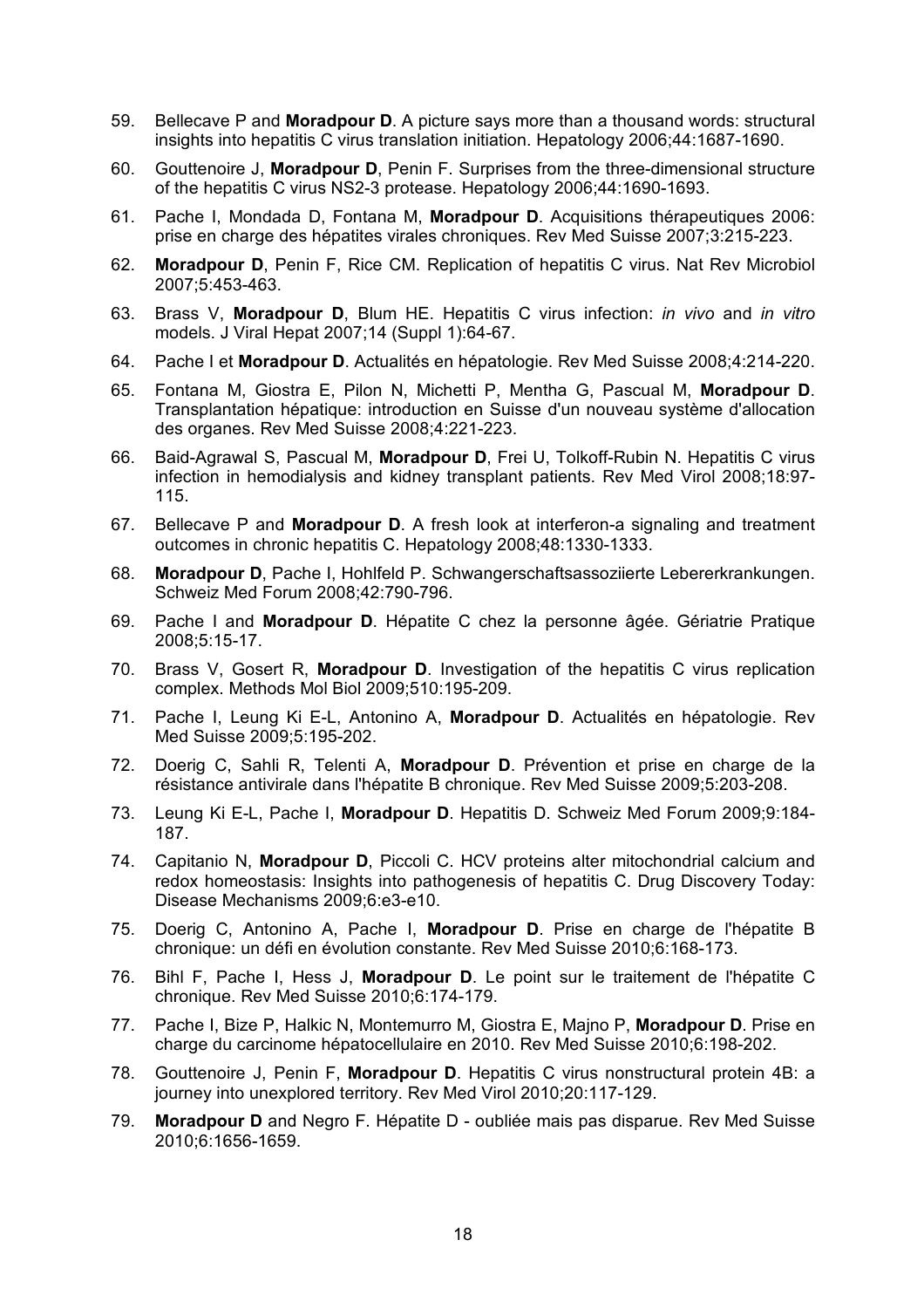- 80. Schoepfer A, Pache I, Nichita C, Dorta G, **Moradpour D**. Actualités en gastroentérologie et hépatologie. Rev Med Suisse 2011;7:25-29.
- 81. Mentha G, Majno P, Morard I, Toso C, Moldovan B, Antonino A, Berney T, Morel P, Rubbia-Brandt L, Terraz S, **Moradpour D**, Hadengue A, Giostra E. La transplantation hépatique. Rev Med Suisse 2011;7:192-193.
- 82. **Moradpour D** and Blum HE. Virushepatitis. Ther Umsch 2011;68:175-181.
- 83. Morikawa K, Lange CM, Gouttenoire J, Brass V, Penin F, **Moradpour D**. Nonstructural protein 3-4A: the Swiss army knife of hepatitis C virus. J Viral Hepat 2011;18:305-315.
- 84. Godat S, **Moradpour D**, Schoepfer A. Oesophagite à éosinophiles : mise à jour 2011. Rev Med Suisse 2011;7:1678-1682.
- 85. Hiroz P, Antonino A, Doerig C, Pache I, **Moradpour D**. La maladie de Wilson : un caméléon clinique auquel il faut penser. Rev Med Suisse 2011;7:1690-1695.
- 86. Manuel O, Baid-Agrawal S, **Moradpour D**, Pascual M. Immunosuppression in hepatitis C virus-infected patients after kidney transplantation. Contrib Nephrol 2012;176:97-107.
- 87. Gencer B, **Moradpour D**, Rodondi N. Traitement des dyslipidémies et atteinte hépatique. Rev Med Suisse 2012;8:507-512.
- 88. Godat S, Antonino AT, Dehlavi M-A, **Moradpour D**, Doerig C. Hypertension portale et prise en charge de l'ascite. Rev Med Suisse 2012;8:1665-1668.
- 89. Fraga M, Godat S, Nydegger A, **Moradpour D**, Schoepfer AM. Calprotective fécale : Outil diagnostic dans les maladies inflammatoires chroniques de l'intestin. Rev Med Suisse 2012;8:1669-1673.
- 90. Schneider MP, Genre N, Reymermier M, Bugnon O, **Moradpour D**. Hépatite C Avancées thérapeutiques. pharmaJournal 11.2012, No 24, pp. 5-9.
- 91. Quarato G, Scrima R, Agriesti F, **Moradpour D**, Capitanio N, Piccoli C. Targeting mitochondria in the infection strategy of the hepatitis C virus. Int J Biochem Cell Biol 2013;45:156-166.
- 92. Müllhaupt B and **Moradpour D**. Schlaglicht Hepatologie: Wichtiges zur chronischen Hepatitis C. Schweiz Med Forum 2013;13:28-30.
- 93. **Moradpour D** and Penin F. Hepatitis C virus proteins: from structure to function. Curr Top Microbiol Immunol 2013;369:113-142.
- 94. Hiroz P, Gouttenoire J, Dao Thi VL, Sahli R, Telenti A, **Moradpour D**, Doerig C. Mise à jour sur l'hépatite E. Rev Med Suisse 2013;9:1594-1598.
- 95. Thimme R, Heim M, Baumert T, Nassal M, **Moradpour D**. Hepatitis B und C: von der molekularen Virologie zu neuen Perspektiven in der Therapie. Herrn Prof. Dr. Dr. h.c. mult. H.E. Blum zum 70. Geburtstag. Dtsch Med Wochenschr 2014;139:655-659 (part 1) and 778-782 (part 2).
- 96. Boettler T, **Moradpour D**, Thimme R, Zoulim F. Bridging Basic Science and Clinical Research - The EASL Monothematic Conference on Translational Research in Viral Hepatitis. J Hepatol 2014;61:696-705.
- 97. Deltenre P and **Moradpour D**. Actualités diagnostiques et thérapeutiques dans le domaine de l'encéphalopathie hépatique. Rev Med Suisse 2014;10:1600-1606.
- 98. Chtioui H, Buclin T and **Moradpour D**. Nouveaux traitements de l'hépatite C : aspects pharmacologiques et potential d'interaction. Rev Med Suisse 2014;10:1612-1616.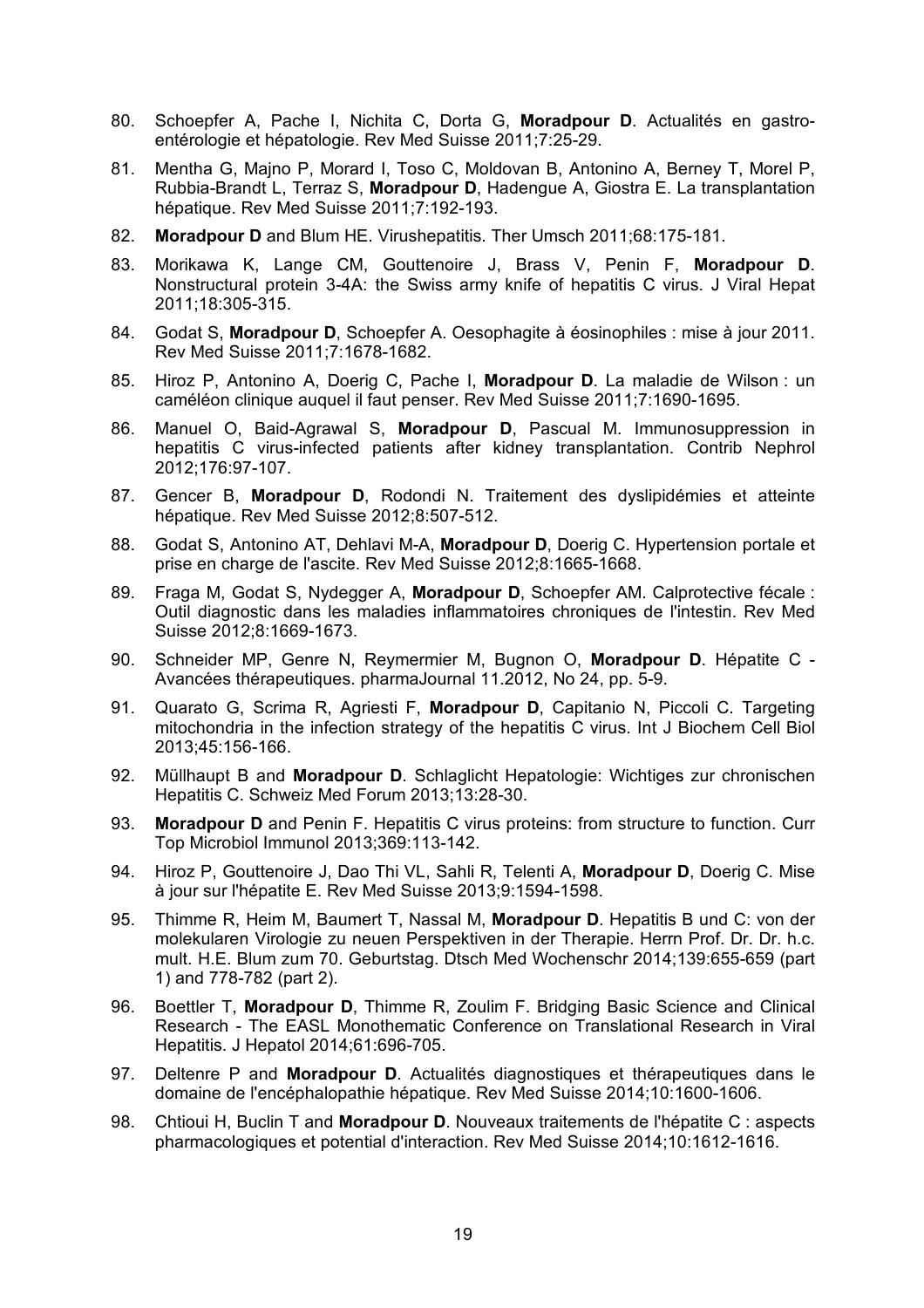- 99. Baid-Agrawal S, Pascual M, **Moradpour D**, Somasundaram R, Muche M. Hepatitis C virus infection and kidney transplantation in 2014: what's new? Am J Transpl 2014:2206-2220.
- 100. Burgmann K and **Moradpour D**. Hepatitis C ein Update. Der informierte Arzt 2014;4:17-19.
- 101. **Moradpour D** und Müllhaupt B. Hepatitis C: Epidemiologie, natürlicher Verlauf und Diagnostik. Swiss Med Forum 2015;15:360-365. [French version: Hépatite C : épidémiologie, histoire naturelle et diagnostic. Rev Med Suisse 2015;11:896-901.]
- 102. **Moradpour D** und Müllhaupt B. Hepatitis C: aktuelle Therapie. Swiss Med Forum 2015;15:366-370. [French version: Hépatite C : traitement actuel. Rev Med Suisse 2015;11:902-906.]
- 103. Müllhaupt B und **Moradpour D**. Hepatitis C: Information für Patienten. Swiss Med Forum 2015;15:371-372. [French version: Hépatite C : information pour les patients. Rev Med Suisse 2015;15:907-908.]
- 104. Debing Y, **Moradpour D**, Neyts J, Gouttenoire J. Update on hepatitis E virology: implications for clinical practice. J Hepatol 2016;65:200-212.
- 105. Béguelin C, Fraga M, Wandeler G, Sahli R, Rauch A, **Moradpour D**. Hepatitis E. Swiss Med Forum 2016;16:510-514 [French version: Forum Méd Suisse 2016;16:510-514].
- 106. Burgmann K, Brunel C, Sempoux C, Ribi C, Godat S, **Moradpour D**, Schoepfer AM. Gastro-entérite à éosinophiles. Rev Med Suisse 2016;12:1419-1423.
- 107. Vionnet J, Pascual M, Kuntzer T, Yerly P, **Moradpour D**. Amyloïdose héréditaire à transthyrétine. Rev Med Suisse 2016;12:1434-1440.
- 108. **Moradpour D**, Grakoui A, Manns MP. Future landscape of hepatitis C research basic, translational and clinical perspectives. J Hepatol 2016;65 Suppl 1:S143-S155.
- 109. Fraga M, Gouttenoire J, Sahli R, **Moradpour D**. Akute und chronische Hepatitis E. Ther Umsch 2017;74:109-113.
- 110. Allgaier H-P, Arnold C, Baumert TF, Becker G, Geissler M, Hafkemeyer P, Harder J, Heim MH, Huber R, Kern WV, Mohr L, **Moradpour D**, Offensperger S, Offensperger W-B, Spangenberg H-C, Thimme R, Walter E, von Weizsäcker F. Von der molekularen Medizin bis zur Naturheilkunde: das breite Tätigkeitsfeld von Herrn Prof. Dr. Dr. h.c. mult. Hubert E. Blum. Dtsch Med Wschr 2018;143:40-45.
- 111. Bartenschlager R, Baumert TF, Bukh J, Houghton M, Lemon SM, Lindenbach BD, Lohmann V, **Moradpour D**, Pietschmann T, Rice CM, Thimme R, Wakita T. Critical challenges and emerging opportunities in hepatitis C virus research in an era of potent antiviral therapy: considerations for scientists and funding agencies. Virus Res 2018;248:53-62.
- 112. Scrima R, Piccoli C, **Moradpour D**, Capitanio N. Targeting endoplasmic reticulum and/or mitochondrial Ca2+ fluxes as therapeutic strategy for HCV infection. Front Chem 2018;6:73.
- 113. Vieira Barbosa J, Vionnet J, Sciarra A, Sempoux C, Aubert V, **Moradpour D**, Fraga Christinet M. Cholangite biliaire primitive : mise à jour. Rev Med Suisse 2018;14:1489- 1494.
- 114. Henchoz S, Fraga M, Saouli A-C, Elkrief L, Berney T, Toso C, Compagnon P, Andres A, Denys A, Pascual M, **Moradpour D**, Giostra E, Vionnet J pour le Centre Universitaire Romand de Transplantation. Suivi ambulatoire du patient transplanté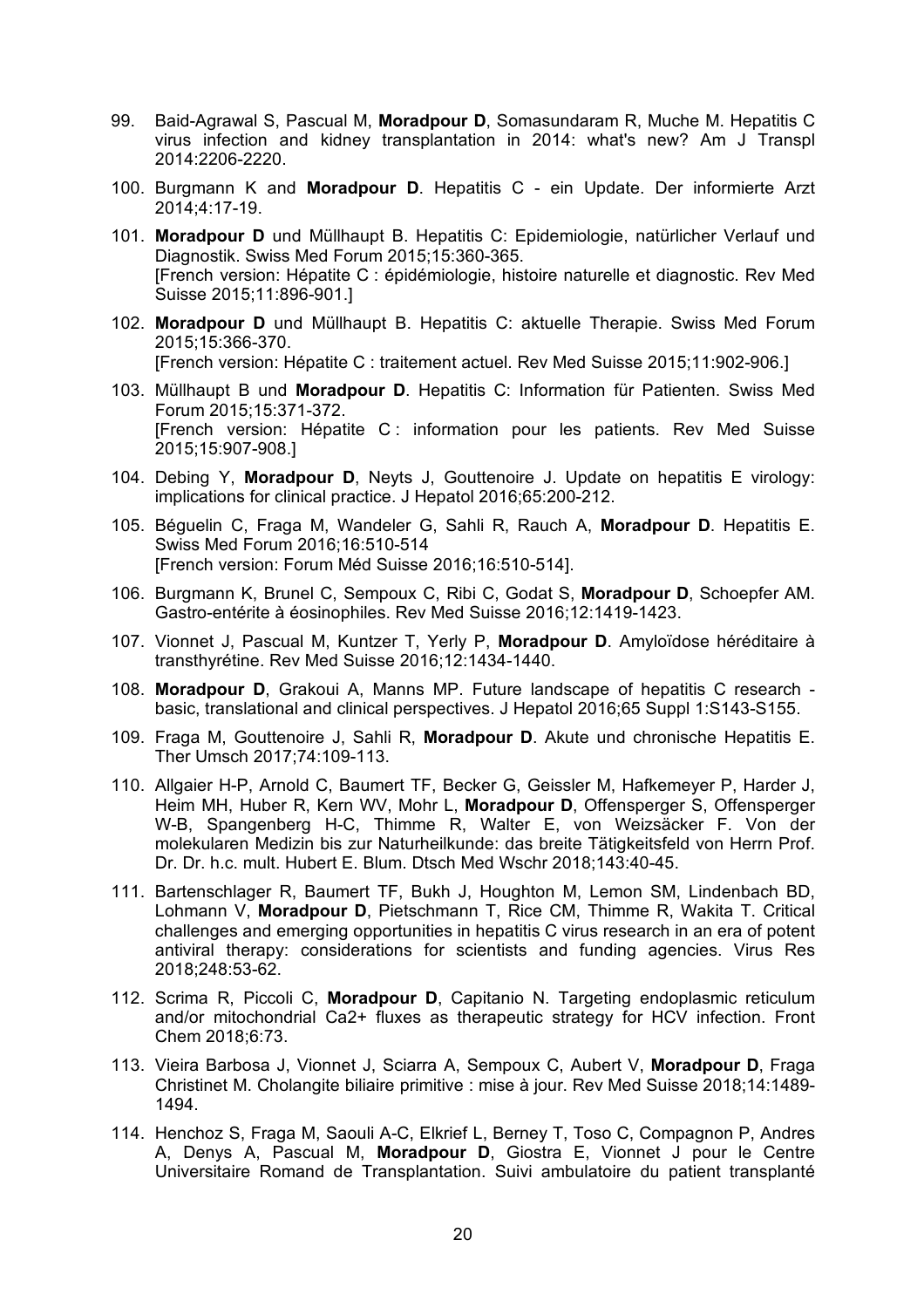hépatique : le role essential du médecin généraliste. Rev Med Suisse 2019;15:1488- 1495.

- 115. Wakim El-Khoury J, Venetz J-P, Rutz T, Sciarra A, Unger S, Sempoux C, **Moradpour D**, Fraga M. Syndrome d'Alagille. Rev Med Suisse 2019;15:1506-1510.
- 116. Gotlieb N, **Moradpour D**, Shouval D. Snapshot: Hepatitis A and E differences and commonalities. J Hepatol 2020;72:578-580.
- 117. Golshayan D, Aubert J-D, Hullin R, **Moradpour D**, Venetz J-P, Manuel O, Pascual M. Infection à SARS-CoV-2 et transplantation d'organes solides. Rev Med Suisse 2020;16:815-818.
- 118. Zermatten MG, Fraga M, **Moradpour D**, Bertaggia Calderara D, Aliotta A, Stirnimann G, De Gottardi A, Alberio L. Hemostatic alterations in cirrhotic patients: from primary hemostatis to fibrinolysis. Hepatology 2020;71:815-818.
- 119. Oechslin N, **Moradpour D**, Gouttenoire J. On the host side of the hepatitis E virus life cycle. Cells 2020;9:E1294.
- 120. Romailler E, Schmidt S, **Moradpour D**, Sempoux C. Adénomes hépatocellulaires : update 2020. Rev Med Suisse 2020;16:1554-1559.
- 121. Shams T, Moschouri E, Denys A, **Moradpour D**, Fraga M, Artru F. Early TIPS : une revue pratique après 15 ans d'évidence scientifique. Rev Med Suisse 2020;16:1548- 1553.
- 122. Artru F, Fraga M, Godat S, Schoepfer AM, **Moradpour D**. Nouveautés en médecine 2020 : Gastroentérologie et hépatologie. Rev Med Suisse 2021;17:29-32.
- 123. Stamm G-M, Sempoux C, Fraga M, Comte D, Aubert V, **Moradpour D**, Vionnet J, Moschouri E. Hépatite auto-immune : mise au point en 2021. Rev Med Suisse 2021;17:1457-1463.

#### **Editorials**

- 1. **Moradpour D** and Wands JR. Understanding hepatitis B virus infection. N Engl J Med 1995;332:1092-1093.
- 2. Michetti P et **Moradpour D**. Traitement de l'hépatite B : nouveaux moyens, nouveaux espoirs et nouveaux défis. Rev Med Suisse 2007;3:187-188.
- 3. Brass V and **Moradpour D**. New insights into hepatitis B and C virus coinfection. J Hepatol 2009;51:423-425.
- 4. Wölk B and **Moradpour D**. The promise of advanced imaging techniques for the detection of hepatitis C virus antigens in the infected liver. Gastroenterology 2009;137: 1214-1218. Featured as cover illustration.
- 5. **Moradpour D** et Dorta G. L'hépatite C au carrefour. Rev Med Suisse 2010;6:163-164.
- 6. **Moradpour D**. Neues aus der Hepatologie. Ther Umsch 2011;68:173-174.
- 7. **Moradpour D** et Hadengue A. L'ère qui s'ouvre dans la prise en charges des patients atteints d'hépatite C. Rev Med Suisse 2011;7:1667-1668.
- 8. Hadengue A et **Moradpour D**. La maladie alcoolique du foie : un autre maladie négligée ?. Rev Med Suisse 2012;8:1643-1644.
- 9. **Moradpour D** et Frossard J-L. Progrès et nouveaux défis dans l'hépatite C. Rev Med Suisse 2013;9:1563-1564.
- 10. Frossard J-L et **Moradpour D**. Café et pancréas : la demi-vie de la vérité en médecine. Rev Med Suisse 2014;10:1579.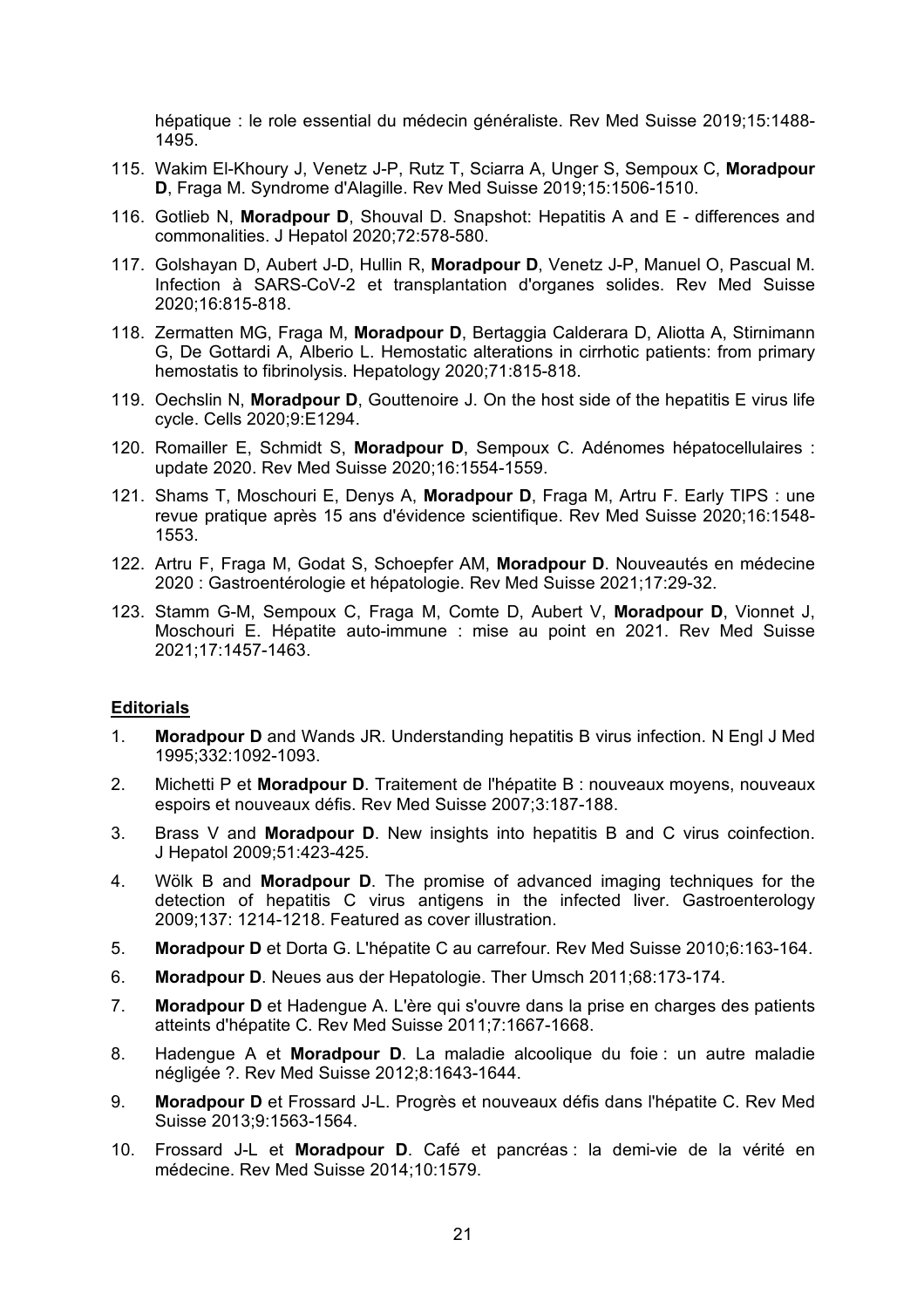- 11. **Moradpour D** et Frossard J-L. Hépatite C : 25 ans de progrès avec encore des défis majeurs. Rev Med Suisse 2015;11:1579-1580.
- 12. Gouttenoire J and **Moradpour D**. A mouse model for hepatitis E virus infection. J Hepatol 2016;64:1003-1005.
- 13. Gouttenoire J, Szkolnicka D, **Moradpour D**. Treatment of chronic hepatitis E with ribavirin: lessons from deep sequencing. Gut 2016;65:1583-1584.
- 14. Frossard J-L et **Moradpour D**. Transplantation fécale : les faits et les espoirs démesurés ? Rev Med Suisse 2016;12:1403-1404.
- 15. **Moradpour D** et Frossard J-L. Hépatite E : Qui cherche ... trouve ! Rev Med Suisse 2017;13:1451-1452.
- 16. Negro F et **Moradpour D**. Hépatologie 2018 : un paysage en pleine évolution. Rev Med Suisse 2018;14 Suppl:S2-3.
- 17. Frossard J-L et **Moradpour D**. Clostridium si difficile et si onéreux. Rev Med Suisse 2018;14:1483.
- 18. Moradpour D et Frossard J-L. L'hépatologie opère sa mue. Rev Med Suisse 2019;15:1475-1476.
- 19. Oechslin N, **Moradpour D**, Gouttenoire J. Hepatitis E virus finds its path through the gut. Gut 2020;69:796-798.
- 20. Negro F et **Moradpour D**. COVID-19 et hépatologie. Rev Med Suisse 2020;16:1535- 1536.

#### **Book chapters**

- 1. **Moradpour D** and Wands JR. Hepatic oncogenesis. In: Hepatology. A Textbook of Liver Disease. Zakim D and Boyer TD, eds. 3rd edition. W.B. Saunders, Philadelphia, 1996, pp. 1490-1512.
- 2. Blum HE, Wieland S, von Weizsäcker F, Offensperger W-B, Offensperger S, **Moradpour D**, Chemin I, Walter E. Experimental therapies in viral hepatitis. Update on Hepatobiliary Diseases No. 90. Kluwer Academic Publishers, Lancaster, UK, 1996, pp. 43-53.
- 3. **Moradpour D** and Blum HE. Hepatitis C and G. In: New Trends in Hepatology 1996 Proceedings of the Falk Symposium No. 92, St. Petersburg. Gerok W, Loginov AS, Pokrowskij VI, eds. Kluwer Academic Publishers, Lancaster, UK, 1997, pp. 10-26.
- 4. Blum HE und **Moradpour D**. Hepatitis C: Neue therapeutische Strategien. In: Hepatitis C. Häussinger D und Niederau C, Hrsg. Blackwell Scientific, Berlin, 1997, S. 269-281.
- 5. Offensperger W-B, von Weizsäcker F, Wieland S, **Moradpour D**, Walter E, Offensperger S, Blum HE. Gentherapeutische Strategien in der Virologie. In: Molekularbiologie in der Inneren Medizin. Schriftenreihe der Gesellschaft für Fortschritte in der Inneren Medizin. Blum HE und Siegenthaler W, Hrsg. Georg Thieme Verlag, Stuttgart - New York, 1997, S. 188-194.
- 6. Blum HE and **Moradpour D.** Treatment of chronic hepatitis B: therapeutic vaccines. In: Transfusion-associated hepatitis. Diagnosis, treatment and prevention. Sarin SK and Hess G, eds. CBS Publications, New Delhi, India, 1998, pp. 377-381.
- 7. Blum HE, Wieland S, Walter E, von Weizsäcker F, Offensperger WB, **Moradpour D**. Natural course of HBV infection. In: Hepatitis B virus: molecular mechanisms in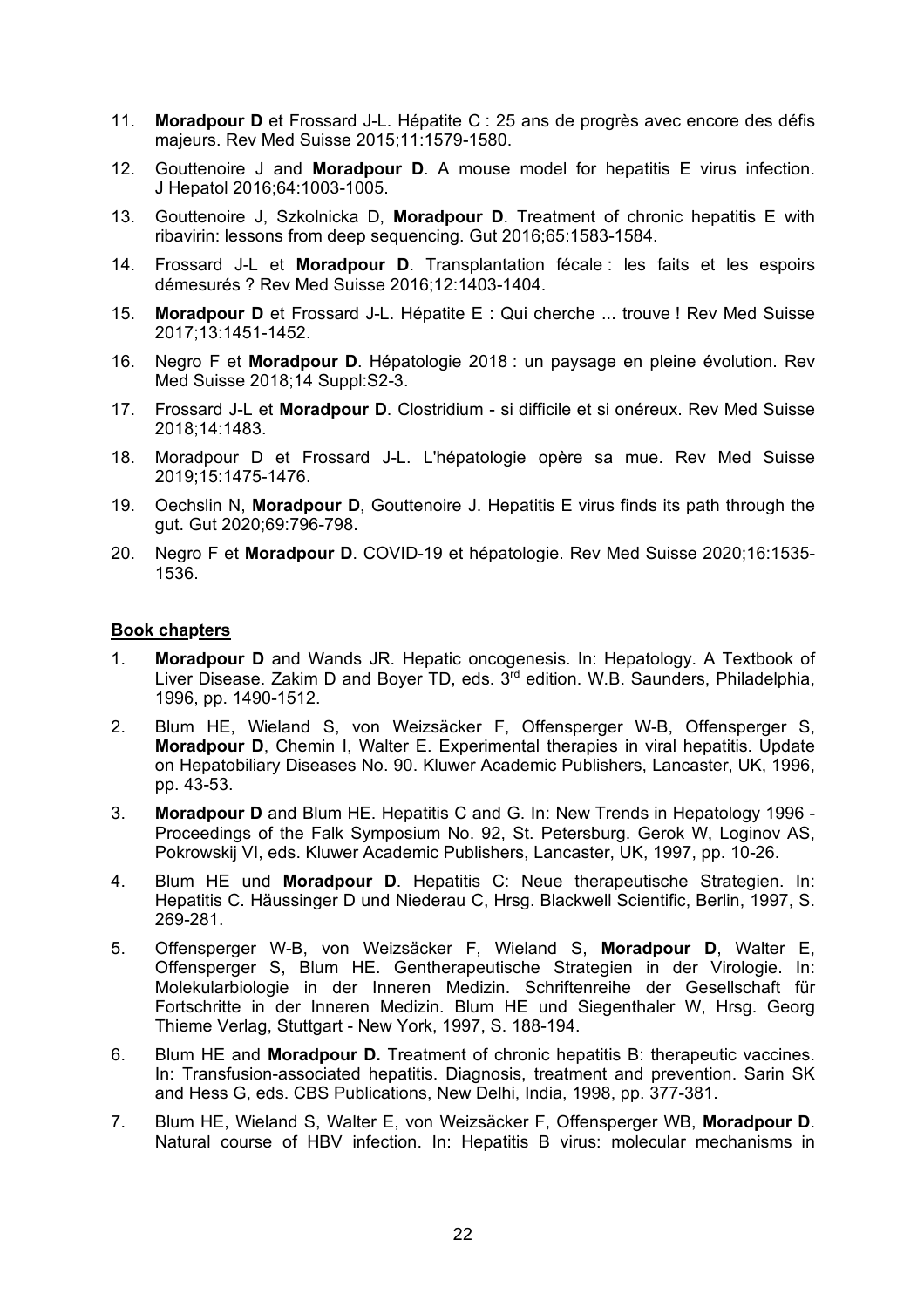disease and novel strategies for therapy. Koshy R and Caselmann W, eds. Imperial College Press, 1998, pp. 75-92.

- 8. Blum HE, **Moradpour D**, Köck J, Tang Z-Y, von Weizsäcker F, Offensperger W-B. Gene therapy for hepatocellular carcinoma: concepts and perspectives. In: Normal and malignant liver cell growth. Fleig W, ed. Kluwer Academic Publishers, Dordrecht - Boston - London, 1998, pp. 232-242.
- 9. Offensperger WB, Madon J, Thoma C, **Moradpour D**, von Weizsäcker F, Blum HE. Strategies for targeted delivery of antisense oligonucleotides into hepatocytes. In: Manual of antisense methodology. Endres S and Hartmann G, eds. Kluwer Academic Publishers, Boston - Dordrecht - London, 1999, pp. 57-77.
- 10. **Moradpour D**, Ammann R, Blum HE. Schmerzen im Bereich des Abdomens. In: Differentialdiagnose innerer Krankheiten. Siegenthaler W, Hrsg. 18. Auflage. Georg Thieme Verlag, Stuttgart - New York, 1999, S. 215-257.
- 11. **Moradpour D**, Ammann R, Blum HE. Ikterus. In: Differentialdiagnose innerer Krankheiten. Siegenthaler W, Hrsg. 18. Auflage. Georg Thieme Verlag, Stuttgart - New York, 1999, S. 697-733.
- 12. **Moradpour D**. Biologie des Hepatitis C Virus. In: Chronische Virushepatitis Aktueller Stand und Perspektiven. Blum HE, Maier KP, Paumgartner G, Upmeyer HJ, Hrsg. Wissenschaftliche Verlagsgesellschaft, Stuttgart, 2000, S. 21-27.
- 13. **Moradpour D**, Heim MH, Blum HE. Interferons and viral replication in the liver. In: Andus T and Schölmerich J, eds. Cytokines and cell homeostasis in the gastrointestinal tract. Kluwer Academic Publishers, Dordrecht - Boston - London, 2000, pp. 192-205.
- 14. **Moradpour D** and Blum HE. Virology and diagnosis of hepatitis C. In: Boyer J, Blum HE, Maier K-P, Sauerbruch T, Stalder GA, eds. Liver cirrhosis and its development. Kluwer Academic Publishers, Dordrecht - Boston - London, 2000, pp. 98-112.
- 15. Blum HE, Baumert T, Geissler M, Hafkemeyer P, Köck J, Linhart HG, Mohr L, **Moradpour D**, Offensperger W-B, Thoma C, von Weizsäcker F. Gene therapy of viral hepatitis and its sequelae. Proceedings of the Falk Workshop in Cologne, January 27- 28, 2000. Kluwer Academic Publishers, Dordrecht - Boston - London, 2000, pp. 255- 268.
- 16. Blum HE, Baumert T, Geissler M, Köck J, **Moradpour D**, Offensperger S, Offensperger W-B, von Weizsäcker F. Viral hepatitis: the molecular approach. In: Gerbes AL, Beuers U, Jüngst D, Pape GR, Sackmann M, Sauerbruch T, eds. Hepatology 2000. Proceedings of the Falk Symposium No. 117. Kluwer Academic Publishers, Dordrecht - Boston - London, 2001, pp. 243-252.
- 17. **Moradpour D** und Blum HE. Hepatitis C: Neue therapeutische Konzepte. In: Hepatitis C. Häussinger D und Niederau C, Hrsg. Blackwell Wissenschafts-Verlag, Berlin, 2001, S. 306-323.
- 18. **Moradpour D**, Allgaier HP, Linhart HG, Blum HE. Hepatozelluläres Karzinom. In: Molekularmedizinische Grundlagen von nicht-hereditären Tumorerkrankungen. Ganten D und Ruckpaul K, Hrsg. Springer Verlag, Berlin, 2002, S. 207-229.
- 19. **Moradpour D** und Blum HE. Epidemiologie und Klinik des hepatozellulären Karzinoms. In: Das hepatozelluläre Karzinom. Allgaier H-P, Hrsg. UNI-MED Science, Bremen, 2002, S. 13-16.
- 20. **Moradpour D** und Blum HE. Pathogenese des hepatozellulären Karzinoms. In: Das hepatozelluläre Karzinom. Allgaier H-P, Hrsg. UNI-MED Science, Bremen, 2002, S. 17-26.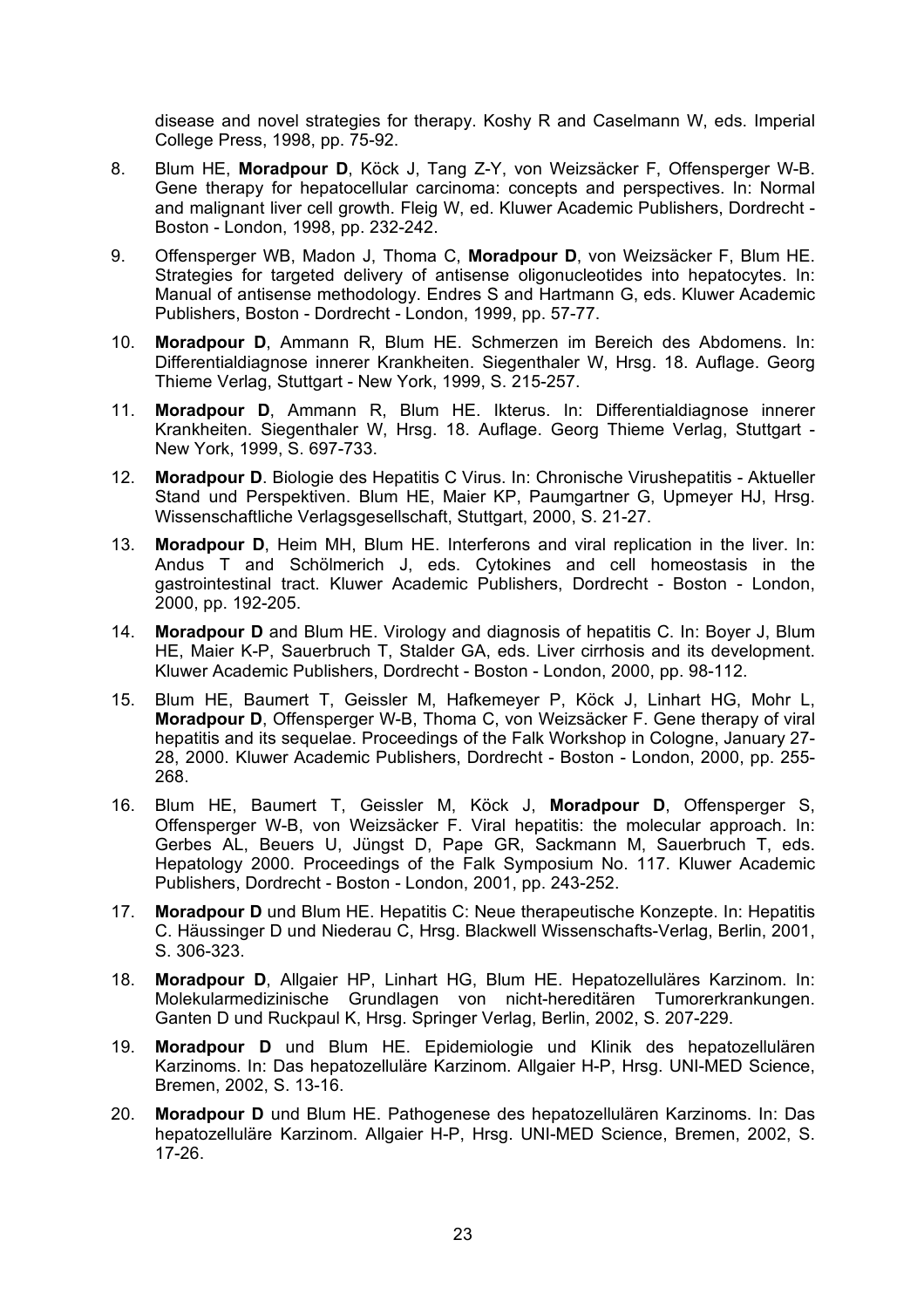- 21. Bauer TM, **Moradpour D**, Blum HE. Folgen des Alkohols. In: Der klinischinfektiologische Fall. Problemorientierte Diagnose und Therapie. Geiss HK, Jacobs E, Mack D, Hrsg. Springer-Verlag, Berlin - Heidelberg - New York, 2002, S. 14-18.
- 22. **Moradpour D**, Frese M, Heim MH, Haller O, Bartenschlager R, Blum HE. Cytokinemediated control of hepatitis C virus replication. In: Immunology and the liver: cytokines. Moreno-Otero R, Albillos A, García-Monzón C, eds. Acción Médica, Madrid - Barcelona - Sevilla, 2002, pp. 297-302.
- 23. **Moradpour D**, Frese M, Heim MH, Haller O, Bartenschlager R, Blum HE. Cytokines and hepatitis C virus replication. In: Cytokines in liver injury and repair. Gressner AM, Heinrich PC, Matern A, eds. Kluwer Academic Publishers, Dordrecht - Boston - London, 2002, pp. 105-120.
- 24. **Moradpour D** and Wands JR. Molecular pathogenesis of hepatocellular carcinoma. In: Hepatology. A Textbook of Liver Disease. Zakim D and Boyer TD, eds.  $4<sup>th</sup>$  edition. W.B. Saunders, Philadelphia, 2002, pp. 1333-1354.
- 25. **Moradpour D** and Blum HE. Hepatitis B carrier: definition and diagnosis. In: Sarin SK and Okuda K, eds. Hepatitis B and C: carrier to cancer. Harcourt / Elsevier Science, New Delhi, India, 2002, pp. 3-8.
- 26. Blum HE and **Moradpour D**. Chronic hepatitis B: current therapeutic options. In: Sarin SK and Okuda K, eds. Hepatitis B and C: carrier to cancer. Harcourt / Elsevier Science, New Delhi, India, 2002, pp. 129-133.
- 27. **Moradpour D** and Blum HE. Molecular pathogenesis of hepatocellular carcinoma. In: Sarin SK and Okuda K, eds. Hepatitis B and C: carrier to cancer. Harcourt / Elsevier Science, New Delhi, India, 2002, pp. 289-299.
- 28. **Moradpour D**, Heim MH, Cerny A, Rice CM, Blum HE. Cell lines that allow regulated expression of HCV proteins: principles and applications. In: Frontiers in Viral Hepatitis. Schinazi RF, Sommadossi J-P, Rice CM, eds. Elsevier B.V., Amsterdam, The Netherlands, 2003, pp. 175-186.
- 29. **Moradpour D** and Blum HE. Treatment of hepatitis B in special patient groups. In: Blum HE, Maier K-P, Rodés J, Sauerbruch T, eds. Liver diseases: advances in treatment and prevention. Lancaster Publishing Services, Lancaster, UK, 2004, pp. 133-141.
- 30. **Moradpour D**, Offensperger WB, von Weizsäcker F, Blum HE. Gene therapy for hepatitis B. In: Sarin SK and Singal AK, eds. Hepatitis B in India - Prevention and Management. CBS Publishers & Distributors, New Delhi - Bangalore, India, 2004, pp. 530-538.
- 31. Rice CM, You S, Randall G, Zhang J, McMullan LK, Marcello T, Grakoui A, Hanson HL, **Moradpour D**, Lindenbach BD, and McKeating JA. Hepatitis C: unraveling the details of hepatitis C virus replication and immunity. In: Viral hepatitis and liver disease. Jilbert AR, Grgacic EVL, Vickery K, Burrell CJ, Cossart YE, eds. Australian Centre for Hepatitis Virology, Sydney, Australia, 2004, pp. 32-38.
- 32. **Moradpour D** und Blum HE. Schmerzen im Bereich des Abdomens. In: Differenzialdiagnose innerer Krankheiten. Siegenthaler W, Hrsg. 19. Auflage. Georg Thieme Verlag, Stuttgart - New York, 2005, S. 258-301.
- 33. **Moradpour D** und Blum HE. Ikterus. In: Differenzialdiagnose innerer Krankheiten. Siegenthaler W, Hrsg. 19. Auflage. Georg Thieme Verlag, Stuttgart - New York, 2005, S. 770-809.
- 34. **Moradpour D**, Heim MH, Blum HE. Mechanisms of interferon resistance. In: Viral hepatitis. Thomas HC, Zuckermann AJ, Lemon SM, eds. 3<sup>rd</sup> edition. Blackwell Publishing Ltd, Oxford, UK, 2005, pp. 815-823.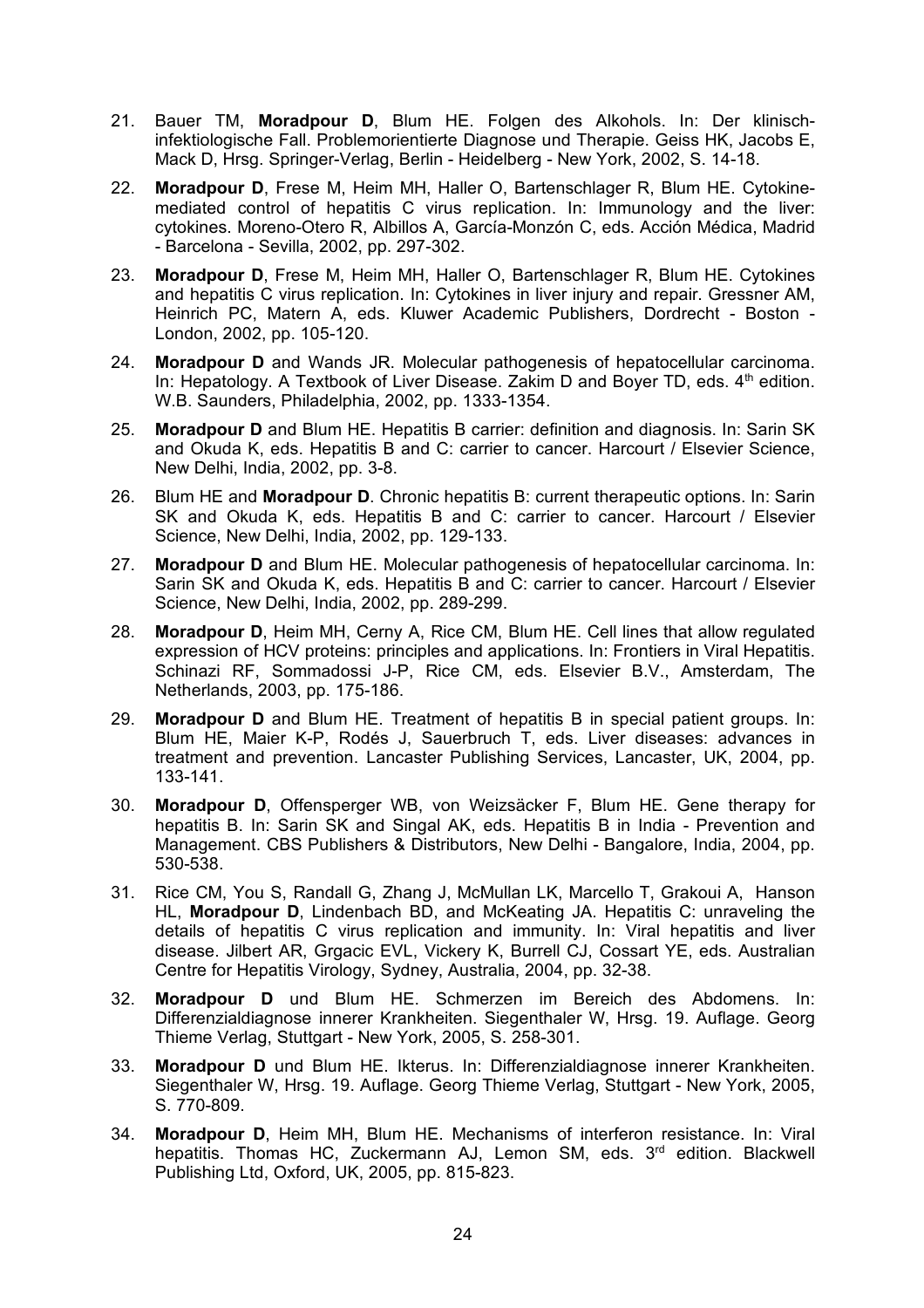- 35. **Moradpour D**. Leber. In: Klinische Pathophysiologie. Siegenthaler W und Blum HE, Hrsg. 9. Auflage, Georg Thieme Verlag, Stuttgart - New York, 2006, pp. 859-888.
- 36. **Moradpour D** and Rice CM. Replication and pathogenesis of hepatitis C virus. In: Zakim & Boyer's Hepatology. A Textbook of Liver Disease. Boyer TD, Manns MP, Wright TL, eds. 5<sup>th</sup> edition. Elsevier Science, Philadelphia, PA, 2006, pp. 125-147.
- 37. Wands JR and **Moradpour D**. Molecular pathogenesis of hepatocellular carcinoma. In: Zakim & Boyer's Hepatology. A Textbook of Liver Disease. Boyer TD, Manns MP, Wright TL, eds. 5<sup>th</sup> edition. Elsevier Science, Philadelphia, PA, 2006, pp. 165-175.
- 38. **Moradpour D** and Blum HE. Molecular virology and pathogenesis of hepatitis C. In: Molecular biology of the flavivirus. In: Kalitzky M and Borowski P, eds. Horizon Bioscience, Norfolk, UK, 2006, pp. 313-344.
- 39. **Moradpour D.** Schwangerschaftsassoziierte Lebererkrankungen. In: Riemann JF, Fischbach W, Galle PR, Mössner J, Hrsg. Gastroenterologie. Das Referenzwerk für Klinik und Praxis. Georg Thieme Verlag, Stuttgart, 2007, S. 1585-1594.
- 40. Bartenschlager R, Long G, **Moradpour D**. Chronic hepatitis C: portrait of a silent epidemic and the etiologic agent. In: Comparative hepatitis. Weber O and Protzer U, eds. Birkhäuser, Basel, Switzerland, 2008, pp. 95-120.
- 41. Brass V, Gosert R, **Moradpour D**. Investigation of the hepatitis C virus replication complex. In: Hepatitis C: methods and protocols. Tang H, ed. 2nd ed. Humana Press, Totowa, NJ, 2009, pp. 195-209.
- 42. Blum HE and **Moradpour D**. Hepatocellular carcinoma. In: Encyclopedia of Molecular Mechanisms of Disease. Lang F, ed. Springer, Berlin, 2009.
- 43. Bühler S, **Moradpour D**, Bartenschlager R. New insights into the hepatitis C virus replication cycle and virus-host interactions. In: Translational research in chronic liver disease. Shaker Verlag, Achen, Germany, 2009, pp. 17-41.
- 44. **Moradpour D**, Penin F and Rice CM. Replication of hepatitis C virus. In: Zakim & Boyer's Hepatology. A Textbook of Liver Disease. Boyer TD, Manns MP, Sanyal AJ, eds. 6<sup>th</sup> edition. Elsevier Science, Philadelphia, PA, 2011, pp. 97-110.
- 45. **Moradpour D** und Blum HE. Schmerzen im Bereich des Abdomens. In: Siegenthalers Differenzialdiagnose. Innere Krankheiten - vom Symptom zur Diagnose. Battegay E, Hrsg. 20. Auflage. Georg Thieme Verlag, Stuttgart - New York, 2013, pp. 272-317.
- 46. **Moradpour D** und Blum HE. Ikterus. In: Siegenthalers Differenzialdiagnose. Innere Krankheiten - vom Symptom zur Diagnose. Battegay E, Hrsg. 20. Auflage. Georg Thieme Verlag, Stuttgart - New York, 2013, pp. 752-791.
- 47. **Moradpour D** und Blum HE. Ikterus. In: Siegenthalers Differenzialdiagnose. Innere Krankheiten - vom Symptom zur Diagnose. Battegay E, Hrsg. 21. Auflage. Georg Thieme Verlag, Stuttgart - New York, 2017, pp. 396-431.
- 48. **Moradpour D** und Lammert F. Leber. In: Klinische Pathophysiologie. Blum HE und Müller-Wieland D, Hrsg. 10. Auflage, Georg Thieme Verlag, Stuttgart - New York, 2018, pp. 955-985.
- 49. Fraga M und **Moradpour D**. Schwangerschaftsassoziierte Lebererkrankungen. In: Referenz Gastroenterologie. Riemann JF, Fischbach W, Galle PR, Mössner J, Hrsg. Georg Thieme Verlag, Stuttgart - New York, 2019, pp. 787-794.

# **Book edited**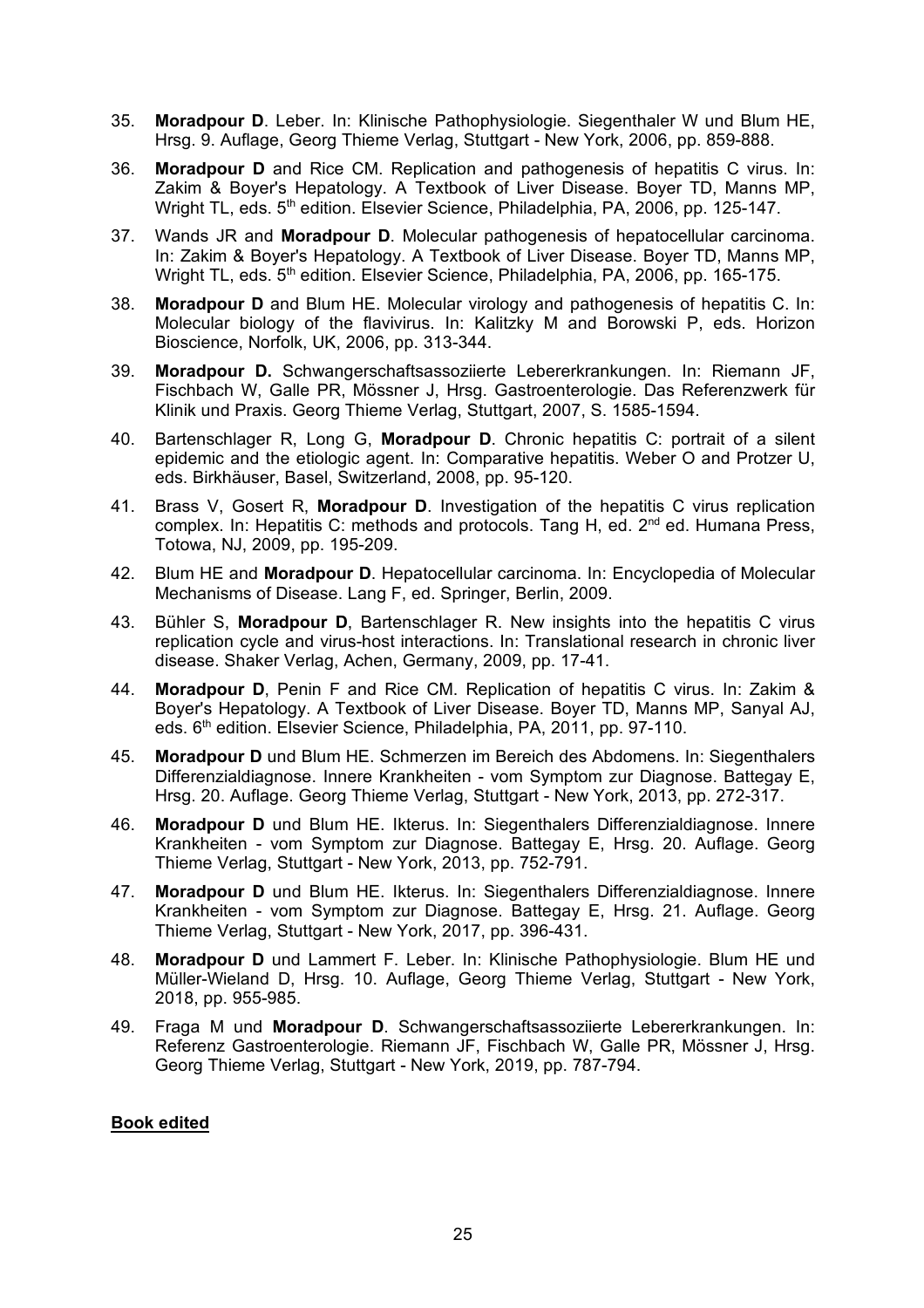1. Highlights from Hepatology 2015: From Chronic Hepatitis to Hepatocellular Carcinoma. Proceedings of Falk Symposium 199. Thimme R, Chazouillères O, Llovet JM, **Moradpour D**, eds. Karger, Basel, 2016.

## **Publications as collaborator**

- 1. Baur K, Mertens JC, Schmitt J, Iwata R, Stieger B, Frei P, Seifert B, Bischoff Ferrari HA, von Eckardstein A, Müllhaupt B, Geier A, and the Swiss Hepatitis C Cohort Study Group. The vitamin D receptor gene bAt (CCA) haplotype impairs the response to pegylated interferon/ribavirin-based therapy in chronic hepatitis C patients. Antivir Ther 2012;17:541-547.
- 2. Manns MP, Gane E, Rodriguez-Torres M, Stoehr A, Yeh CT, Marcellin P, Wiedmann RT, Hwang PM, Caro L, Barnard RJ, Lee AW; for the MK-7009 Protocol 007 Study Group. Vaniprevir with peginterferon alfa-2a and ribavirin in treatment-naive patients with chronic hepatitis C - a randomized phase 2 study. Hepatology 2012;56:884-893.
- 3. Pittet V, Rogler G, Michetti P, Fournier N, Vader JP, Schoepfer A, Mottet C, Burnand B, Froehlich F; Swiss Inflammatory Bowel Disease Cohort Study Group. Penetrating or stricturing diseases are the major determinants of time to first and repeat resection surgery in Crohn's disease. Digestion 2013;87:212-221.
- 4. Maillard MH, Bortolotti M, Vader JP, Mottet C, Schoepfer A, Gonvers JJ, Burnand B, Froehlich F, Michetti P, Pittet V ; Swiss IBD Cohort Study Group. Appropriateness and long-term discontinuation rate of biological therapies in ulcerative colitis. J Crohns Colitis 2014;8:825-834.
- 5. Wang H, El Maadidi S, Fischer J, Grabski E, Dickhöfer S, Klimosch S, Flannery SM, Filomena A, Wolz OO, Schneiderhan-Marra N, Löffler MW, Wiese M, Pichulik T, Müllhaupt B, Semela D, Dufour JF, Bochud PY, Bowie AG, Kalinke U, Berg T, Weber AN; East-German and Swiss Hepatitis C Virus Study Groups. A frequent hypofunctional IRAK2 variant is associated with reduced spontaneous hepatitis C virus clearance. Hepatology 2015;62:1375-1387.
- 6. Mueller R, Ziade F, Pittet V, Fournier N, Ezri J, Schoepfer A, Schibli S, Spalinger J, Braegger C, Nydegger A, Swiss IBD Cohort Study. Quality of life in Swiss paediatric inflammatory bowel disease patients: Do patients and their parents experience disease in the same way? J Crohns Colitis 2016;10:269-276.
- 7. Mikocka-Walus A, Pittet V, Rossel JB, von Känel R, Swiss IBD Cohort Study Group. Symptoms of depression and anxiety are independently associated with clinical recurrence of inflammatory bowel disease. Clin Gastroenterol Hepatol 2016;14:829- 835.
- 8. Lang BM, Biedermann L, van Haaften WT, de Vallière C, Schuurmans M, Begré S, Zeitz J, Scharl M, Turina M, Greuter T, Schreiner P, Heinrich H, Kuntzen T, Vavricka SR, Rogler G, Beerenwinkel N, Misselwitz B; Swiss IBD Cohort Study Group. Genetic polymorphisms associated with smoking behaviour predict the risk of surgery in patients with Crohn's disease. Aliment Pharmacol Ther 2018;47:55-66.
- 9. Dietz J, Susser S, Vermehren J, Peiffer KH, Grammatikos G, Berger A, Ferenci P, Buti M, Müllhaupt B, Hunyady B, Hinrichsen H, Mauss S, Petersen J, Buggisch P, Felten G, Hüppe D, Knecht G, Lutz T, Schott E, Berg C, Spengler U, von Hahn T, Berg T, Zeuzem S, Sarrazin C; European HCV Resistance Study Group. Patterns of resistance-associated substitutions in patients with chronic HCV infection following treatment with direct-acting antivirals. Gastroenterology 2018;154:976-988.
- 10. Madanchi M, Fagagnini S, Fournier N, Biedermann L, Zeitz J, Battegay E, Zimmerli L, Vavricka SR, Rogler G, Scharl M; Swiss IBD Cohort Study Group. The relevance of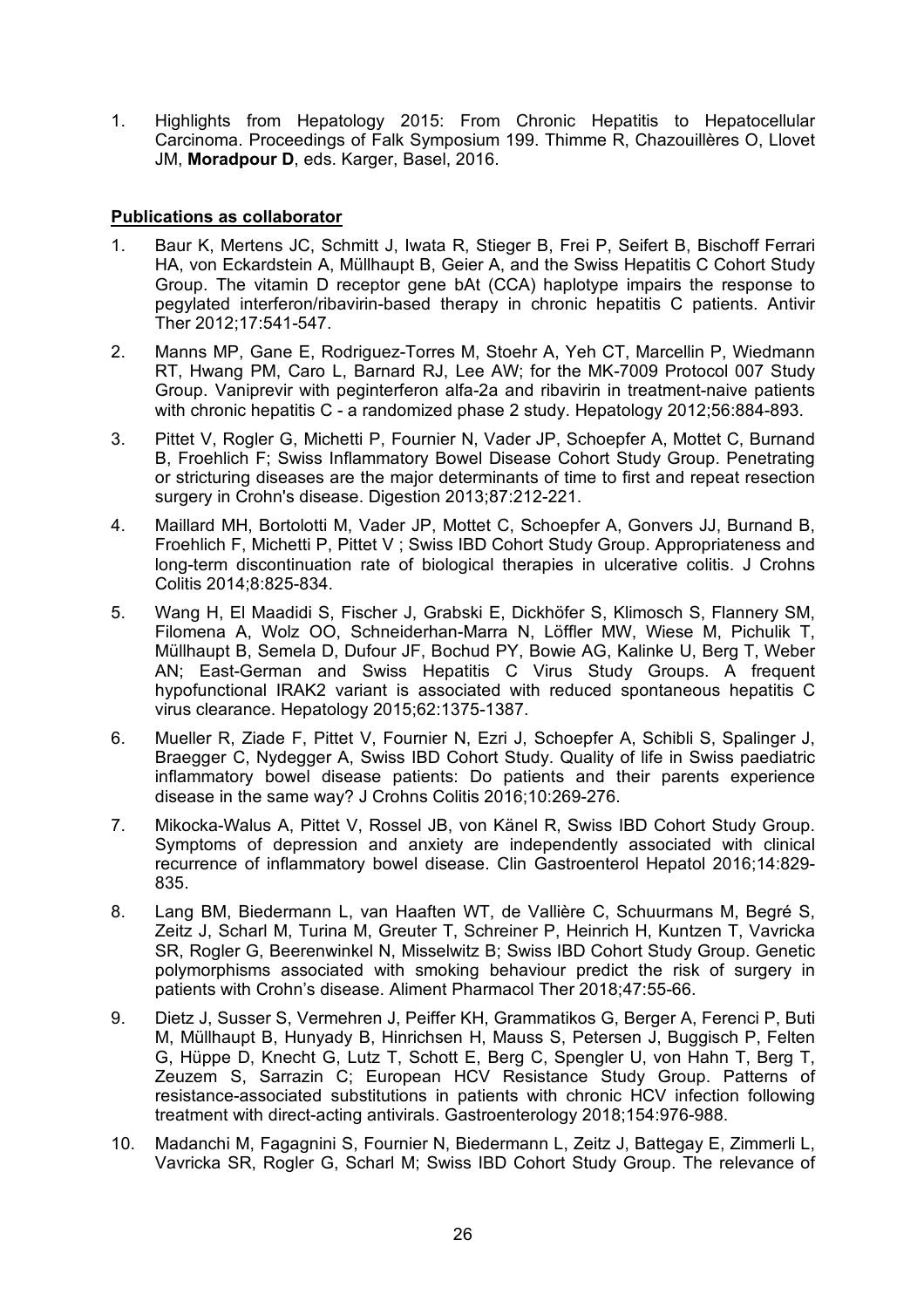vitamin and iron deficiency in patients with inflammatory bowel diseases in patients of the Swiss IBD Cohort. Inflamm Bowel Dis 2018;24:1768-1779.

- 11. Parragi L, Fournier N, Zeitz J, Scharl M, Greuter T, Schreiner P, Misselwitz B, Safroneeva E, Schoepfer AM, Vavricka SR, Rogler G, Biedermann L, Swiss IBD Cohort Study Group. Colectomy rates in ulcerative colitis are low and decreasing: 10 year follow-up data from the Swiss IBD Cohort Study. J Crohns Colitis 2018;12:811- 818.
- 12. About F, Bibert S, Jouanguy E, Nalpas B, Lorenzo L, Rattina V, Zarhrate M, Hanein S, Munteanu M, Müllhaupt B, Semela D, Semmo N, Casanova JL, Theodorou I, Sultanik P, Poynard T, Pol S, Bochud PY, Cobat A, Abel L; Swiss Hepatitis C Cohort Study Group; French ANRS HC EP 26 Genoscan Study Group. Identification of an endoglin variant associated with HCV-related liver fibrosis progression by nextgeneration sequencing. Front Genet 2019;10:1024.
- 13. Cernoch PS, Fournier N, Zeitz J, Scharl M, Morell B, Greuter T, Schreiner P, Misselwitz B, Safroneeva E, Schoepfer AM, Vavricka SR, Rogler G, Biedermann L, Swiss IBD Cohort Study Group. Lower risk of B1-to-pB3 stage migration in Crohn's disease upon immunosuppressive and anti-TNF treatment in the Swiss IBD Cohort Study. Dig Dis Sci 2020;65:2654-2663.
- 14. Becchetti C, Zambelli MF, Pasulo L, Donato MF, Invernizzi F, Detry O, Dahlqvist G, Ciccarelli O, Morelli MC, Fraga M, Svegliati-Baroni G, van Vlierberghe H, Coenraad MJ, Romero MC, De Gottardi A, Toniutto P, Del Prete L, Abbati C, Samuel D, Pirenne J, Dufour J; COVID-LT Group. COVID-19 in an international European liver transplant recipient cohort. Gut 2020;69:1832-1840.
- 15. Dietz J, Spengler U, Müllhaupt B, Schulze Zur Wiesch J, Piecha F, Mauss S, Seegers B, Hinrichsen H, Antoni C, Wietzke-Braun P, Peiffer KH, Berger A, Matschenz K, Buggisch P, Backhus J, Zizer E, Boettler T, Neumann-Haefelin C, Semela D, Stauber R, Berg T, Berg C, Zeuzem S, Vermehren J, Sarrazin C; European HCV Resistance Study Group. Efficacy of retreatment after failed direct-acting antiviral therapy in patients with HCV genotype 1-3 infections. Clin Gastroenterol Hepatol 2021;19:195- 198.
- 16. Ledergerber M, Lang BM, Biedermann L, Begré S, Zeitz J, Krupka N, Rickenbacher A, Turina M, Greuter T, Schreiner P, Roth R, Siebenhüner A, Vavricka SR, Beerenwinkel N, Misselwitz B, Swiss IBD Cohort Study Group. Abdominal pain in patients with inflammatory bowel disease: association with single-nucleotide polymorphisms prevalent in irritable bowel syndrome and clinical management. BMC Gastroenterol 221;21:53.
- 17. Jordi SBU, Botte F, Lang BM, Greuter T, Krupka N, Auschra B, Schreiner P, Sulz MC, Biedermann L, von Känel R, Rogler G, Begré S, Misselwitz B; Swiss IBD Cohort Study Group. Type D personality is associated with depressive symptoms and clinical activity in inflammatory bowel disease. Aliment Pharmacol Ther 2021, in press (epub May 11, 2021 | PMID 33905426).
- 18. Jordi SBU, Lang BM, Auschra B, von Känel R, Biedermann L, Greuter T, Schreiner P, Rogler G, Krupka N, Sulz MC, Misselwitz B, Begré S; Swiss IBD Cohort Study Group. Inflamm Bowel Dis, in press (epub Jun 7, 2021 | PMID 34096587)

#### **Other publications (selection)**

1. Coordinator and first author. Swiss Association for the Study of the Liver (SASL)- Swiss Society for Infectious Diseases (SSI) Expert Opinion Statement on the Treatment of Chronic Hepatitis C - September 2014 Update.